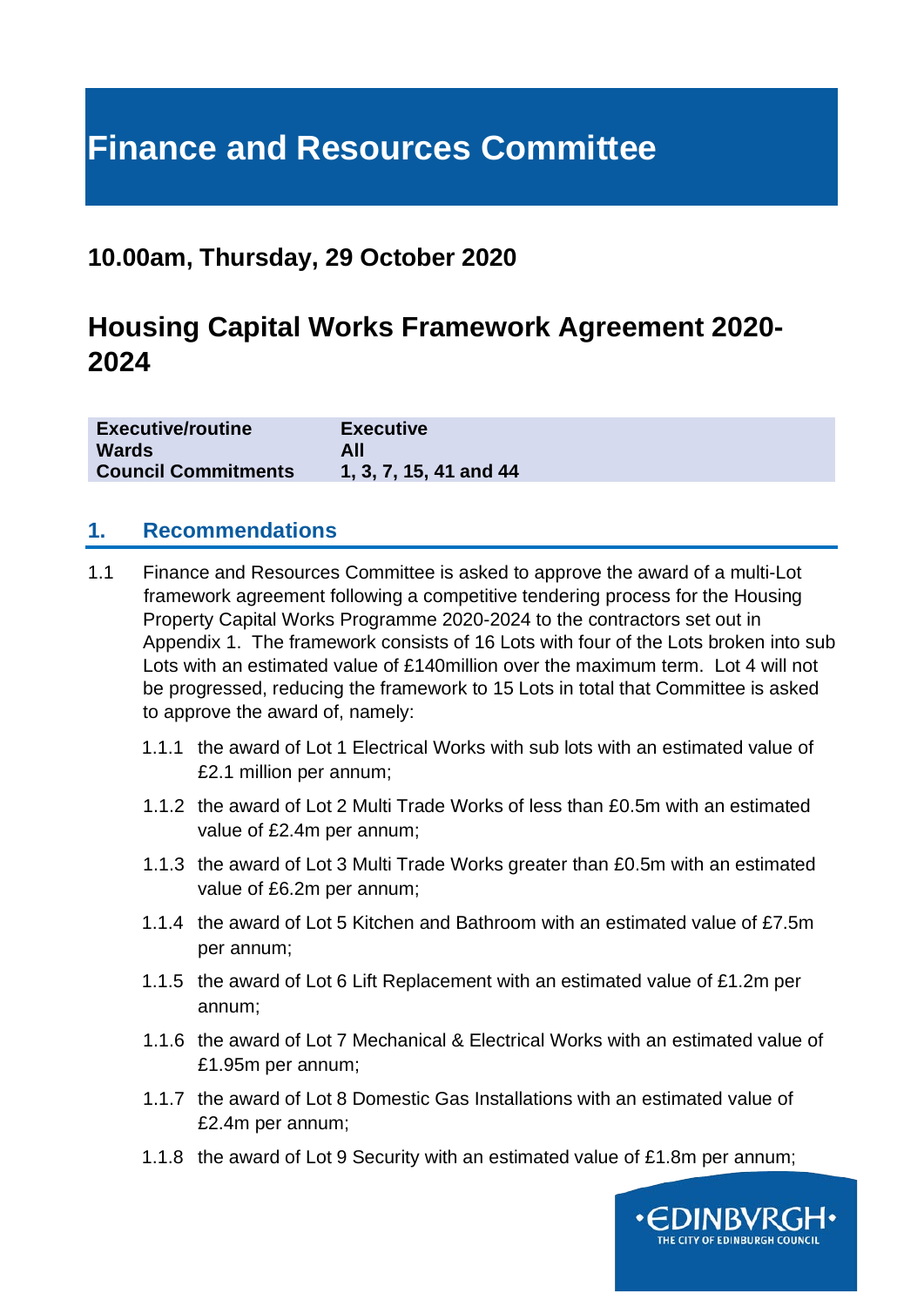- 1.1.9 the award of Lot 10 Painting & Decorating with an estimated contract value of £0.240m per annum;
- 1.1.10 the award of Lot 11 Adaptations with an estimated value of £1.44m per annum;
- 1.1.11 the award of Lot 12 Lead Replacement with an estimated value of £0.6m per annum;
- 1.1.12 the award of Lot 13 Demolition City Wide less than £0.250m with an estimated value of £0.6m per annum;
- 1.1.13 the award of Lot 14 Demolition City Wide more than £0.250m with an estimated value of £0.750m per annum;
- 1.1.14 the award of Lot 15 Energy Efficiency Installations with sub lots with an estimated value of £3.52m per annum; and
- 1.1.15 the award of Lot 16 External Works neighbourhood environmental projects (NEPs) with an estimated value of £2.52m per annum.
- 1.2 Finance and Resources Committee is also asked to delegate authority to the Executive Director of Place for the awarding of mini competitions, which are undertaken using the framework and notes that these awards will be reported to Finance and Resources Committee under the six-monthly procurement report for Awards of Contract under delegated authority.

#### **Paul Lawrence**

#### Executive Director of Place

Contact: Willie Gilhooly, Acting Housing Property Manager

E-mail: willie.gilhooly@edinburgh.gov.uk | Tel: 0131 529 7866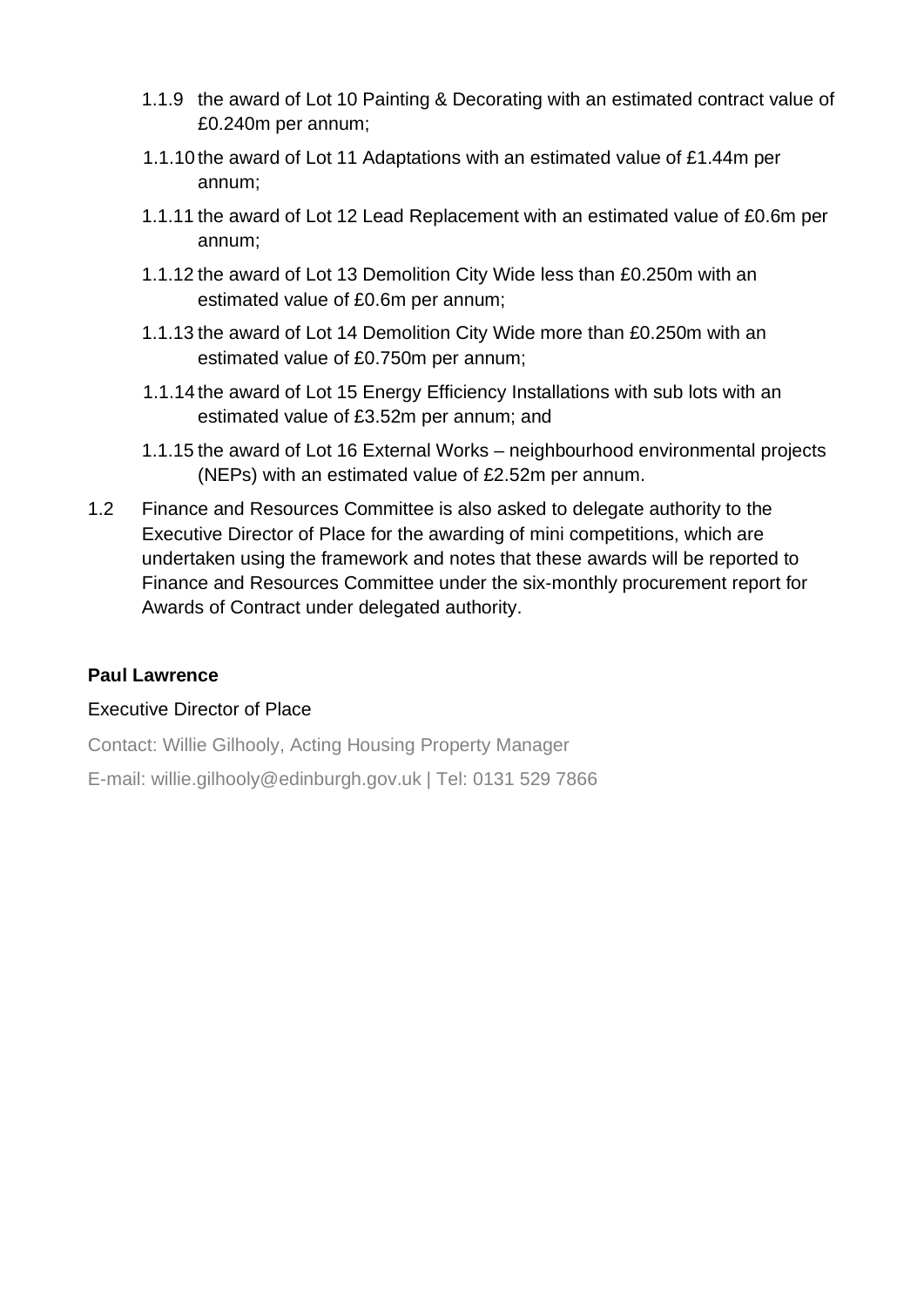**Report**

## **Housing Capital Works Programme Framework 2020- 2024**

#### **2. Executive Summary**

- 2.1 This report seeks approval from the Finance and Resources Committee to award a multi Lot Framework Agreement for the Housing Capital Works Programme 2020- 2024 for a period of up to four years.
- 2.2 The framework now consists of 15 Lots, with four of the lots broken into sub lots, and has an estimated value of up to £140m over the four-year period, subject to use.
- 2.3 The framework is essential to the delivery of the Housing Revenue Account (HRA) capital investment programme for existing homes and estates, which forms part of the HRA Budget Strategy to deliver Council commitments on affordable housing and net zero carbon by 2030.

#### **3. Background**

- 3.1 On [20 February 2020,](https://democracy.edinburgh.gov.uk/ieListDocuments.aspx?CId=150&MId=413&Ver=4) Council approved the HRA Budget Strategy (2020-2030), which set out an £2.5b draft ten-year capital investment programme, £910m fiveyear programme and one-year budget.
- 3.2 The HRA capital investment programme not only covers the investment required to meet statutory standards such as Scottish Housing Quality Standard (SHQS) and Energy Efficiency Standard for Social Housing (EESSH), and Council commitments on affordable housing net zero carbon, it also ensures that growth and regeneration is delivered in ways that supports place making, inclusive growth and sustainability; outcomes set out in key Council strategies; including the Transport and Mobility Plan and the Granton Development Framework.
- 3.3 The capital investment on existing homes and estates consists of various workstreams, from improvements and upgrades inside tenants' homes, e.g. new kitchens and bathrooms, heating system upgrades, to improvement on communal areas, e.g. new secure door entry systems, and the external fabric of buildings, to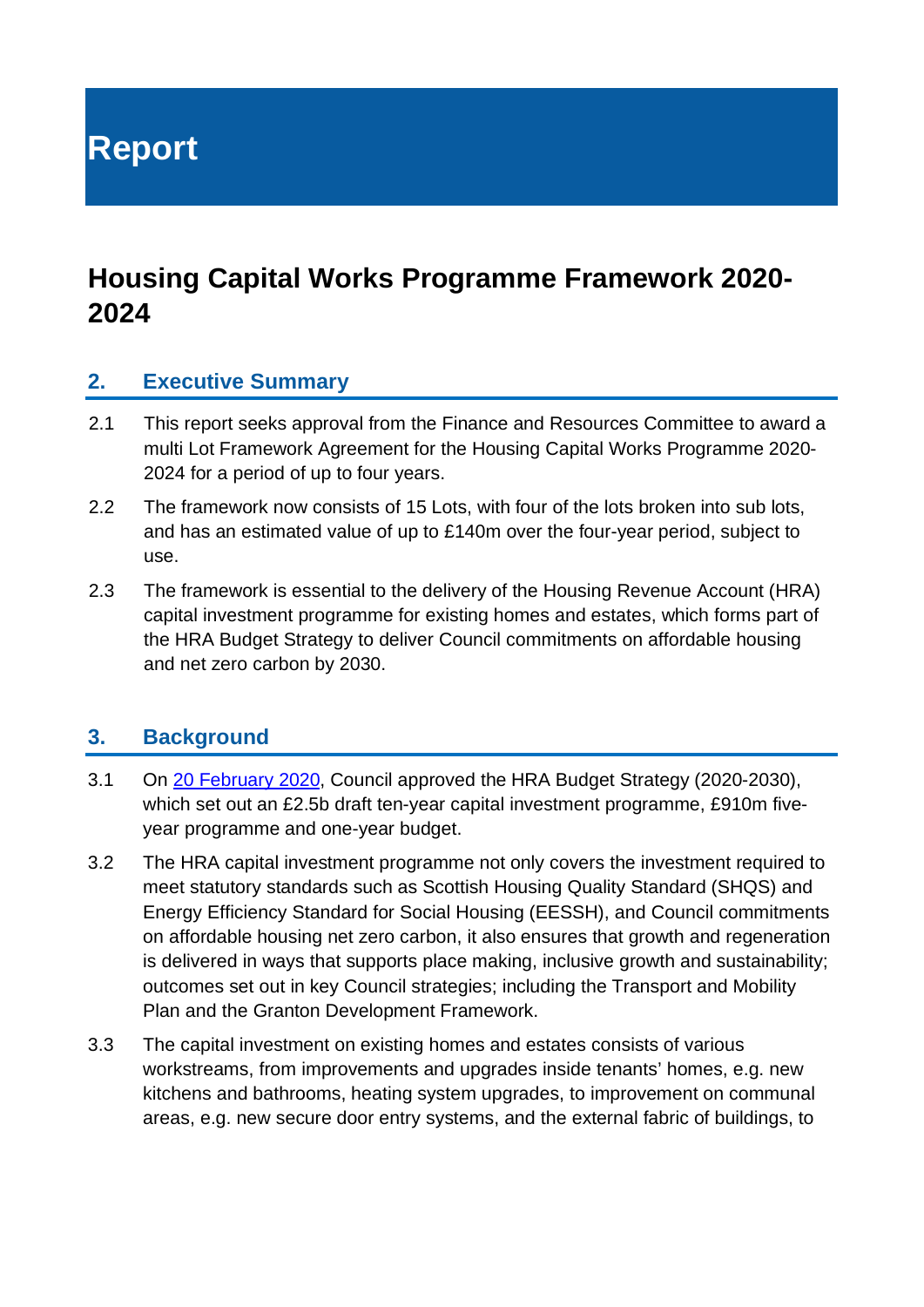wider estate improvement and regeneration, e.g. Neighbourhood Environmental Projects, and North Cairntow Traveller's site improvement project.

- 3.4 The planned programme of works is currently delivered through a number of separate contractors, using a variety of procured contractual arrangements and Quick Quotes. A procurement strategy was undertaken to bring these requirements under one framework. This aims to maximise economies of scale, improve contract management efficiencies and rationalise the portfolio of providers.
- 3.5 A review of the current arrangements was carried out in early 2019 with the aim to consolidate the current requirements into one framework and to remove the opportunity for repairs and maintenance (R&M) contractors to carry out capital replacement modernisation works within the R&M framework, allowing them to focus on the repairs service. The new framework could also be used by other Council service areas, with Housing Property approval.

## **4. Main report**

- 4.1 With nearly £227m budgeted in the five-year HRA capital investment programme for improvement on existing homes and estates, it is important to have an effective procurement framework to cover all the different areas of improvement work required. The Housing Service carries out a significant volume of planned maintenance and improvement works within a defined budget. It is therefore crucial that there was an emphasis on cost, whilst ensuring that the contractor's proposals and procedures were of high quality.
- 4.2 In April 2019, the Council undertook a two stage Restricted Procedure procurement in accordance with the Public Contracts (Scotland) 2015 Regulations. A cost quality ratio of 60% price, 40% quality was applied.
- 4.3 The aim of a two-stage process is to identify suitably qualified and experienced bidders by setting out mandatory criteria requirements such as qualifications required to carry out the requirements and to enable shortlisting to stage two of the tender process.
- 4.4 Stage one of procurement was the European Single Procurement Document (ESPD) evaluation process to identify suitably qualified and experienced contractors to be invited to tender. The contractors selected at the ESPD stage were then invited to bid in February 2020 and tenders were returned in May and June 2020.
- 4.5 There were 16 Lots and 24 sub Lots advertised as set out in the recommendations and Appendix 2.
- 4.6 Tender submissions were evaluated by officers from Housing Property, placing an emphasis on quality, as well as price, with the aim of selecting the most economically advantageous tenders for each of the 16 Lots and sub Lots.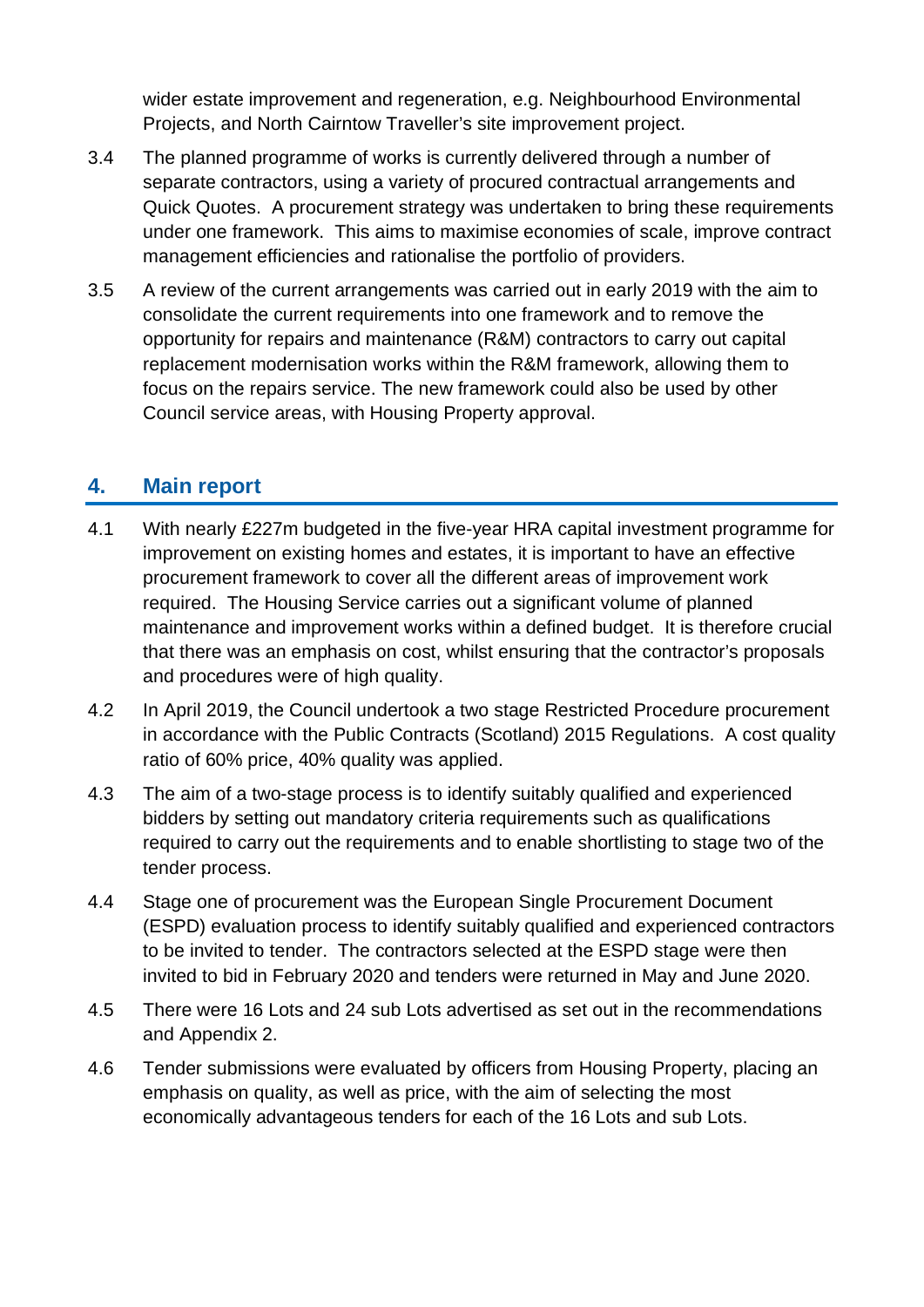- 4.7 The quality analysis was based on weighted award criteria questions, which were scored using a 0 to 10 matrix.
- 4.8 Following completion of the quality analysis, tenders that passed the minimum threshold of 50% were subject to a cost analysis.
- 4.9 All the bids submitted were based on a Contractors Profit and Overheads and notional sums for dayworks including labour, materials and plant & machinery.
- 4.10 The tender submissions for Lot 4 Windows & Doors were deemed to be not sufficient for the programme of works. The Council has withdrawn this Lot and is undertaking a review prior to commencing a new procurement exercise.
- 4.11 The tender results for each Lot are at Appendix 1.
- 4.12 It is recognised that contract management resources will be required to manage this framework and Housing Property's other frameworks to comply with reporting requirements, monitoring, management and performance of the framework contractors, and to ensure contract compliance and best practice is utilised for each mini competition.

## **5. Next Steps**

- 5.1 Subject to approval, the framework can commence from November 2020, and will allow Housing Property to issue mini competitions to resume the Housing Capital Works Programme.
- 5.2 All potential contractors have been kept updated throughout the procurement process and are aware that the award of contract and contract start dates are dependent upon committee approval.
- 5.3 Virtual start up meetings will be held with the framework providers before the estimated start date.
- 5.4 The framework will be managed by Housing Property and Commercial and Procurement Services have recommended that a framework manager is allocated to manage the service area's requirements with regard to procurement and performance management.

#### **6. Financial impact**

- 6.1 The cost will be accommodated in the existing HRA Capital Budget.
- 6.2 The estimated framework value of each of the 15 Lots and sub Lots is reflective of historical spend for these services over the previous financial years, and the scope of works may fluctuate subject planned projects, COVID-19 and budget allocation. Spend across the 15 Lots and sub Lots will be monitored on a quarterly basis.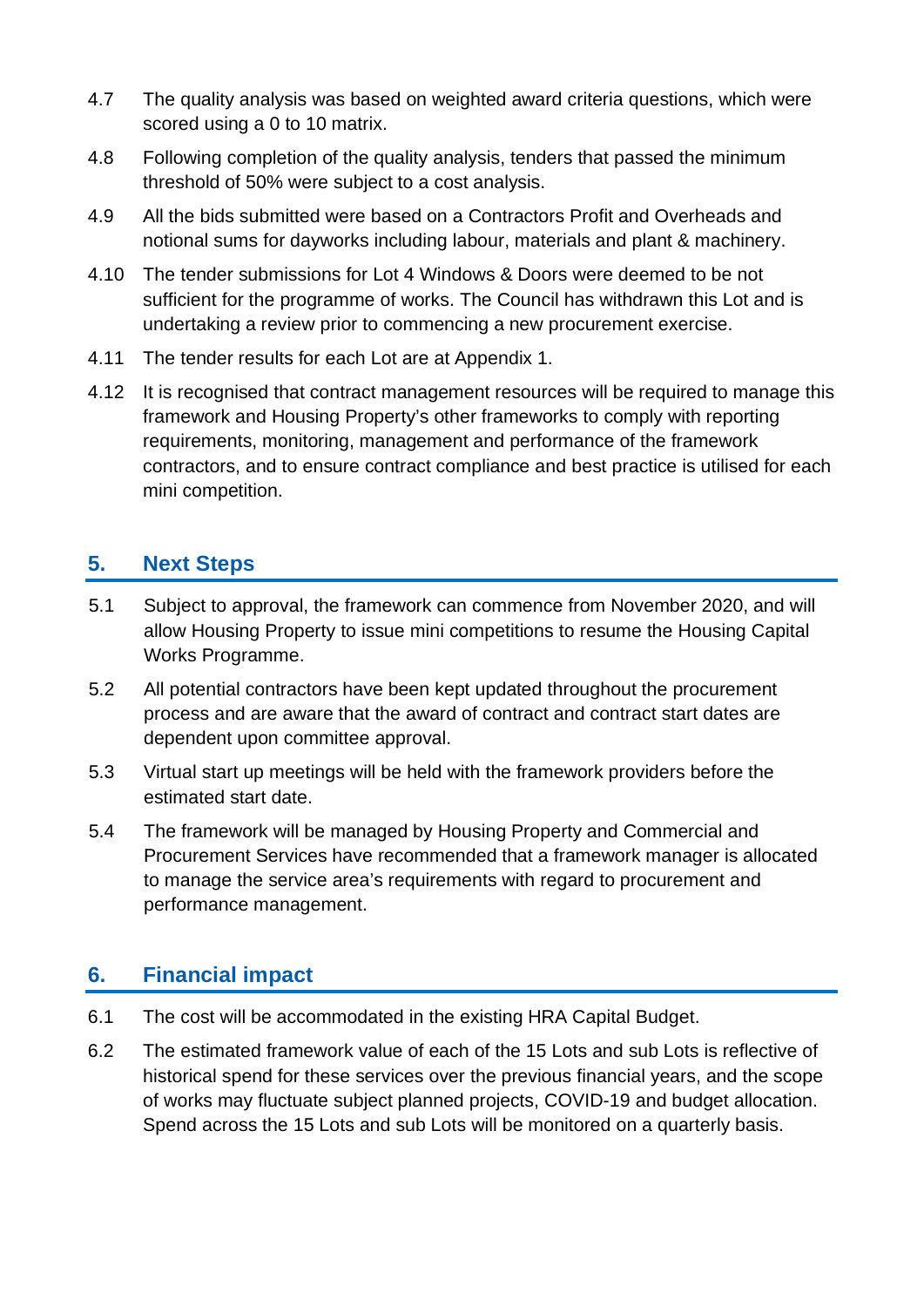- 6.3 It is anticipated that financial savings of approximately 8% will be delivered through the new framework.
- 6.4 The benefits of the framework will be achieved as a result of the competitive process, securing capped overheads and profits, labour, materials and plant rates for the duration of the framework, these rates should be on par or lower when compared with the previous framework and inflation.
- 6.5 A review/profiling of the lot structure has been carried out which should ensure more bids having the correct contracts allocated to the right lots.

| Year         | <b>Saving</b> |
|--------------|---------------|
| 2020/21      | £1.4 $m$      |
| 2021/22      | £2.8m         |
| 2022/23      | £2.8m         |
| 2023/24      | £2.8m         |
| 2024/25      | £1.4 $m$      |
| <b>TOTAL</b> | £11.2m        |

#### **Forecast Savings**

- 6.6 Additional savings will also be achieved through value engineering with the successful contractor and reviewing specifications regularly.
- 6.7 Sample project bids have been reviewed from the previous framework and applied to the capital savings approach. This approach takes the average price of all the bids, giving an assumed market price, and deducts this from the winning bid to give the savings figure. This method has been approved by Financial Services.
- 6.8 Projects will be tracked, and financial savings recorded using the capital savings approach. The current capital saving approach indicates a range of savings between 5% and 40% for similar works categories (see Appendix 3). To allow accurate estimated savings to be tracked and updated on the pipeline, it is proposed to use a conservative estimate of 8% as the forecast savings.
- 6.9 It is recognised that a contract management resource will be required to manage this framework and comply with reporting requirements, monitoring and management the performance of the contractors, and to ensure contract compliance and best practice is utilised for each mini competition. The estimated additional resource required is one full time post.
- 6.10 The costs associated with procuring this contract are estimated to be £35,000.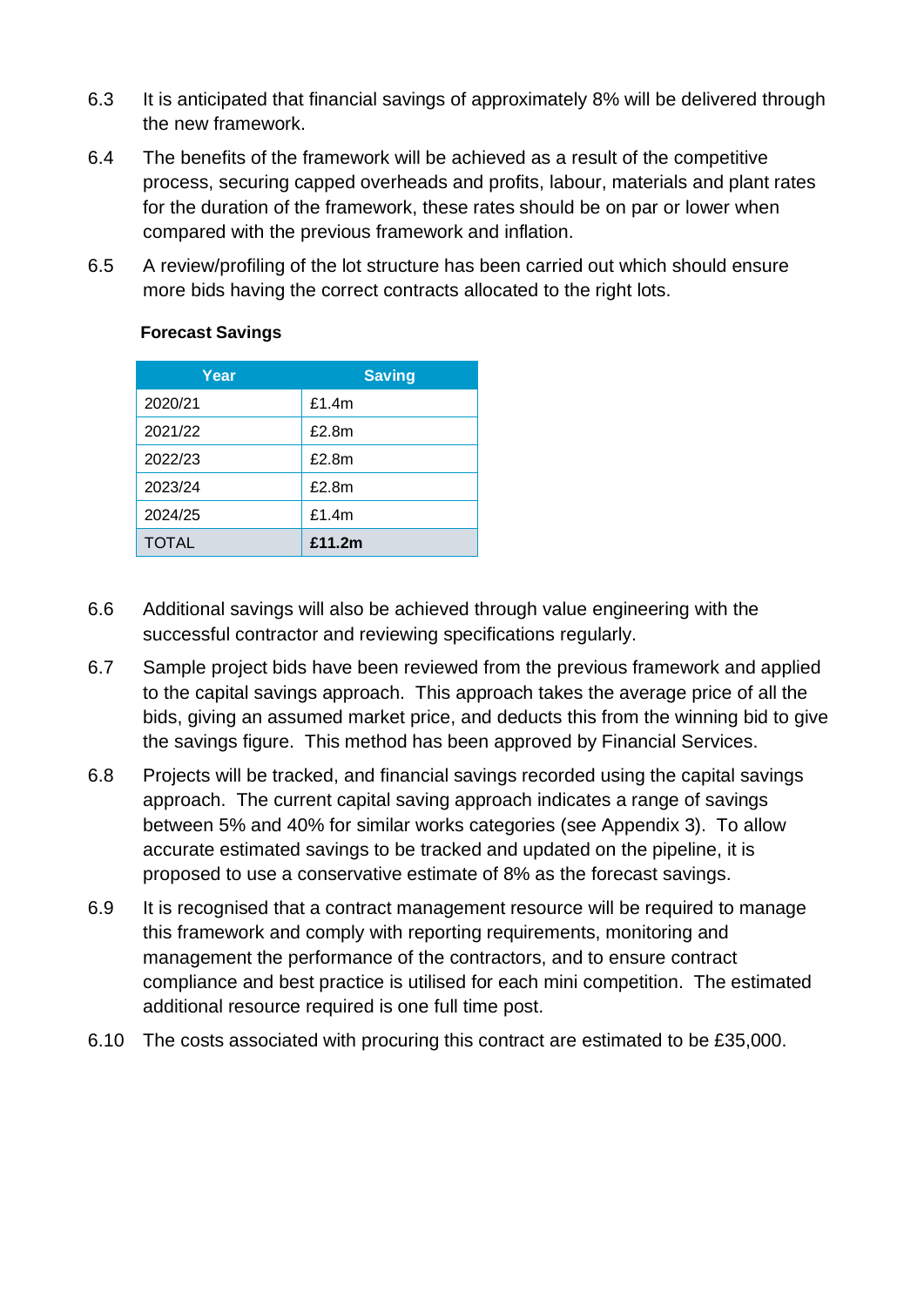## **7. Stakeholder/Community Impact**

- 7.1 The contract recommended for award is compliant with procurement regulations and the Council's Contract Standing Orders.
- 7.2 As part of the procurement process it was identified that all the bidders pay the Living Wage rate and do not use zero-hour contracts. They have also all agreed to provide community benefits in line with the Council's Community Benefits Points System for frameworks. The Council's Construction Charter was included within the tender package, setting out the standards that the Council expects from its contractors, including around employment status, health and safety and standards of work. The Charter will also form part of the tender package for framework calloffs.
- 7.3 In support of the Council's Sustainable Procurement Strategy commitments the work packages were divided into smaller lots to support small and medium size organisations and local (EH postcode) businesses make up 38% of the total recommended contractors.
- 7.1 No significant environmental impacts are expected to arise from this contract.
- 7.2 The success of these contracts will be measurable against Key Performance Indicators which were detailed within the tender package.
- 7.3 An Integrated Impact Assessment and a Data Protection Impact Assessment have been completed.
- 7.4 As part of on-going engagement with stakeholders, Edinburgh Tenants Federation have been notified of the procurement exercise and its timescale for implementation. The procurement has been developed to secure Best Value to the city's residents and planned investment into the housing stock to improve tenant's homes and living conditions.

#### **8. Background reading/external references**

- 8.1 All contractors have completed a COVID-19 business continuity plan, confirming how services will continue under new measures provided by the Scottish Government. These measures will continue to be monitored throughout the life time of the call off contracts.
- 8.2 COVID-19 has been incorporated into the documents used for mini competitions in the form of a method statement on how this will be managed in line with the Scottish Governments guidelines.
- 8.3 COVID–19 will also be covered in the required Risk Assessment Method Statements for each project and a works programme.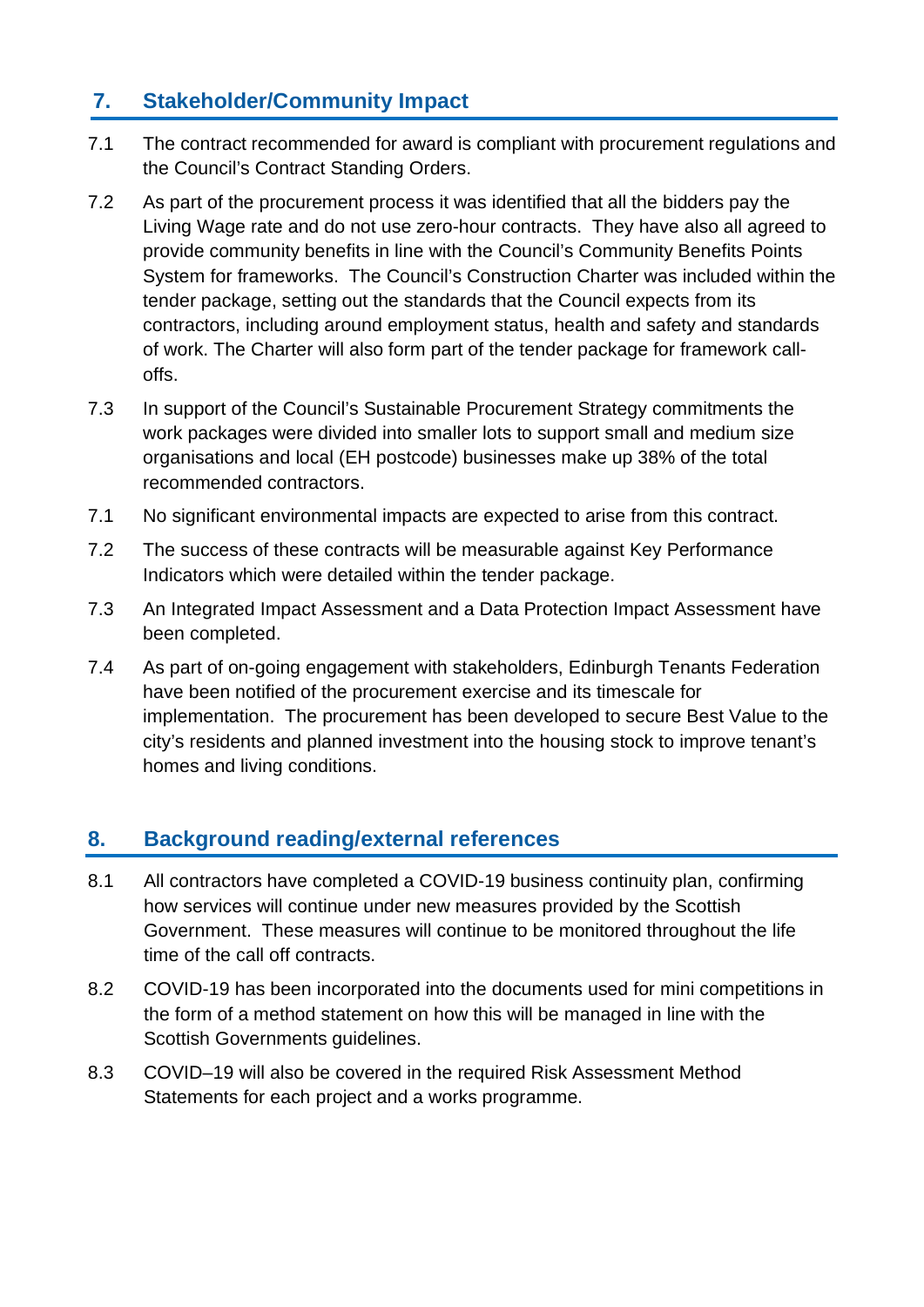## **9. Appendices**

- 9.1 Appendix 1 Tender results for each lot and sub lots.
- 9.2 Appendix 2 Summary of Tendering and Tender Evaluation Processes
- 9.3 Appendix 3 Capital Saving Approach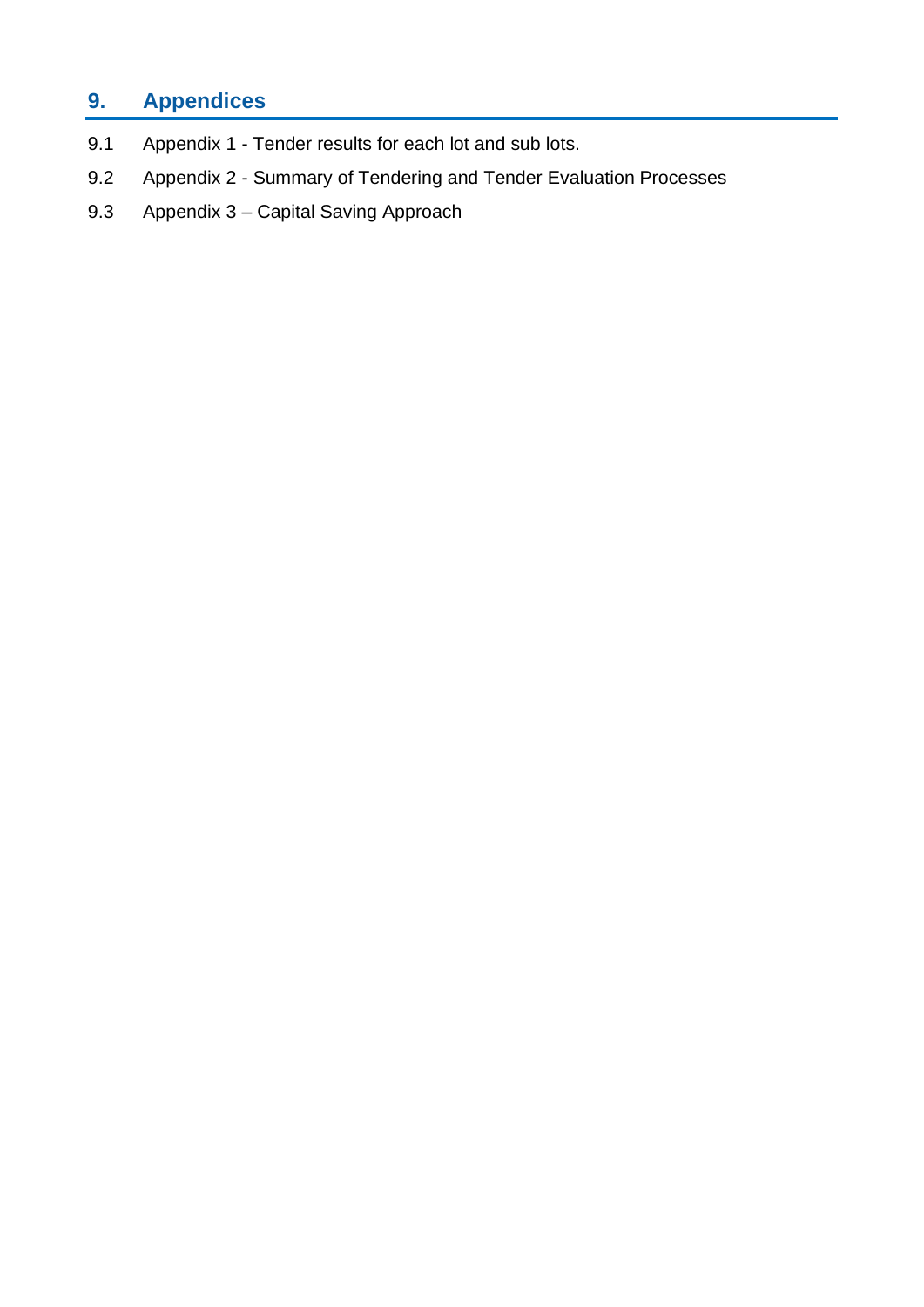## **Appendix 1 - Tender results for each lot and sub lots**

## **Lot 1 – Electrical Works**

| <b>Sub lot 1.1 Electric Refit/Rewire</b> | Quality<br><b>Score</b> | <b>Price</b><br><b>Score</b> | <b>Overall</b><br>Rank |
|------------------------------------------|-------------------------|------------------------------|------------------------|
| <b>Maclin Electric</b>                   | 30.40                   | 58.44                        |                        |
| Nicolson Bros Ltd                        | 29.40                   | 52.45                        | 2                      |
| Easy Heat Systems Ltd                    | 24.40                   | 57.35                        | 3                      |
| <b>Belac Group Limited</b>               | 23.80                   | 56.23                        | 4                      |
| <b>Firstcall Trade Services Ltd</b>      | 25.20                   | 48.86                        | 5                      |
| <b>GD Chalmers Ltd</b>                   | 25.20                   | 48.41                        | 6                      |

| <b>Sub lot 1.2 Electric Heating</b> | Quality<br><b>Score</b> | <b>Price</b><br><b>Score</b> | <b>Overall</b><br><b>Rank</b> |
|-------------------------------------|-------------------------|------------------------------|-------------------------------|
| <b>Maclin Electric Ltd</b>          | 30.40                   | 59.06                        |                               |
| <b>TB Mackay Energy Services</b>    | 24.20                   | 58.85                        | 2                             |
| Easy Heat Systems Ltd               | 24.40                   | 57.96                        | 3                             |
| Nicolson Bros Ltd                   | 29.40                   | 52.77                        | 4                             |
| <b>Firstcall Trade Services Ltd</b> | 25.20                   | 49.25                        | 5                             |
| <b>GD Chalmers Ltd</b>              | 25.20                   | 48.38                        | 6                             |

| <b>Sub lot 1.3 Fire/Smoke Detection</b>    | Quality<br><b>Score</b> | <b>Price</b><br><b>Score</b> | <b>Overall</b><br>Rank |
|--------------------------------------------|-------------------------|------------------------------|------------------------|
| <b>Maclin Electric Ltd</b>                 | 30.40                   | 58.44                        |                        |
| Nicolson Bros Ltd                          | 29.40                   | 52.48                        | 2                      |
| Easy Heat Systems Ltd                      | 24.40                   | 57.47                        | 3                      |
| <b>Belac Group Limited</b>                 | 23.80                   | 56.22                        | 4                      |
| <b>Firstcall Trade Services Ltd</b>        | 25.20                   | 48.88                        | 5                      |
| <b>GD Chalmers Ltd</b>                     | 25.20                   | 48.02                        | 6                      |
| <b>OpenView Security Solutions Limited</b> | 20.20                   | 50.14                        |                        |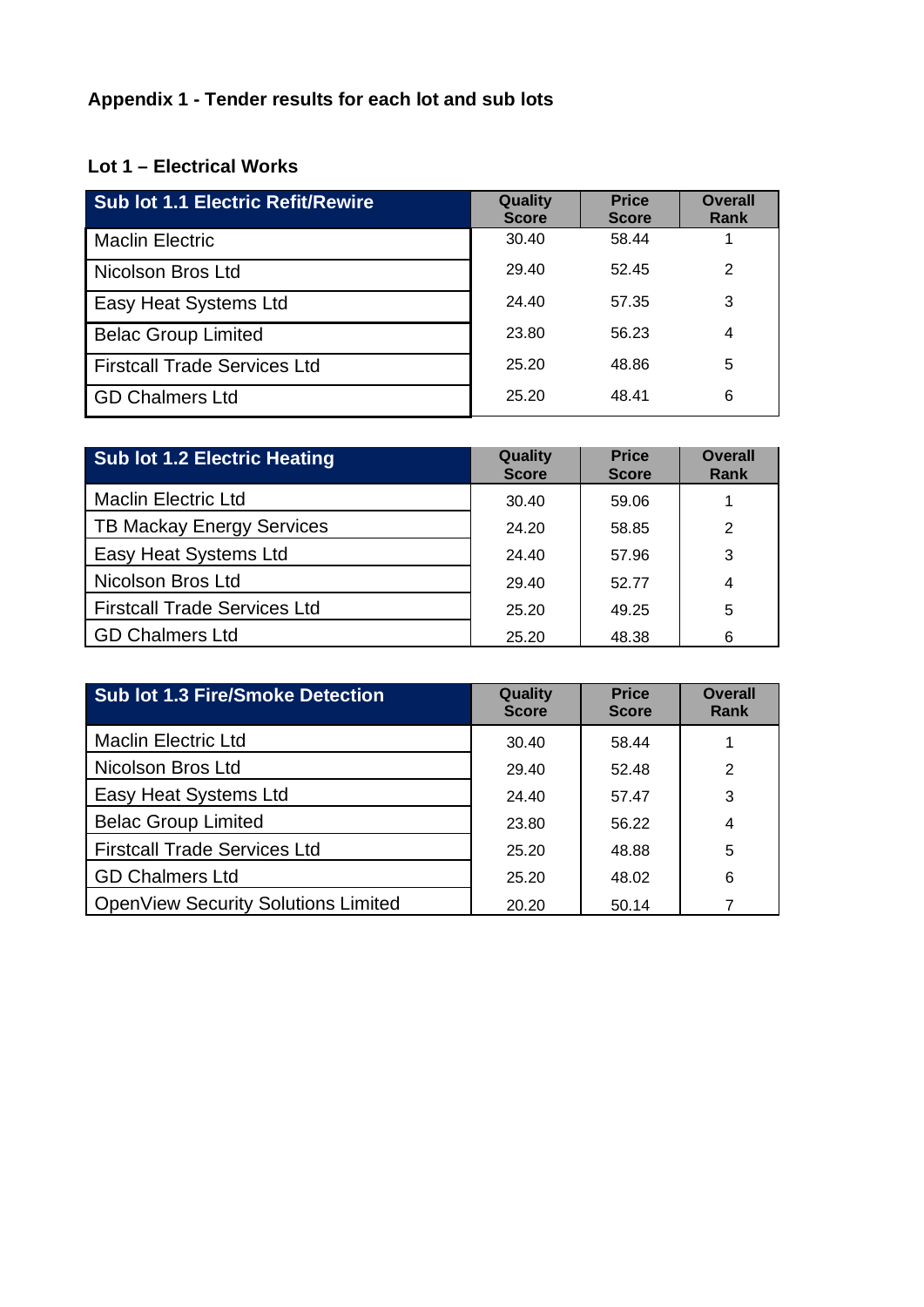| <b>Sub lot 1.4 Emergency Lighting Systems</b> | Quality<br><b>Score</b> | <b>Price</b><br><b>Score</b> | <b>Overall</b><br>Rank |
|-----------------------------------------------|-------------------------|------------------------------|------------------------|
| <b>Maclin Electric Ltd</b>                    | 30.40                   | 59.25                        |                        |
| Easy Heat Systems Ltd                         | 24.40                   | 58.35                        | 2                      |
| Nicolson Bros Ltd                             | 29.40                   | 53.13                        | 3                      |
| <b>Firstcall Trade Services Ltd</b>           | 25.20                   | 49.58                        | 4                      |
| <b>GD Chalmers Ltd</b>                        | 25.20                   | 48.70                        | 5                      |
| <b>OpenView Security Solutions Limited</b>    | 20.20                   | 50.85                        | 6                      |

| Lot 2 - Multi Trade Works, inc Fabric and<br>Improvements, less than 500k | Quality<br><b>Score</b> | <b>Price</b><br><b>Score</b> | <b>Overall</b><br>Rank |
|---------------------------------------------------------------------------|-------------------------|------------------------------|------------------------|
| <b>Bell Decorating Group Ltd</b>                                          | 32.60                   | 55.19                        | 1                      |
| Morris & Spottiswood Ltd                                                  | 31.20                   | 56.33                        | C.                     |
| <b>Maxi Construction Ltd</b>                                              | 31.20                   | 56.08                        | 3                      |
| <b>Apex Contracts Ltd</b>                                                 | 26.40                   | 60.00                        | 4                      |
| Concrete Repairs Ltd (CRL)                                                | 27.60                   | 55.72                        | 5                      |
| Ailsa Building Contractors Ltd                                            | 29.20                   | 52.85                        | 6                      |
| <b>Firstcall Trade Services Ltd</b>                                       | 30.20                   | 50.79                        | 7                      |
| Response Building Maintenance Services Ltd                                | 23.20                   | 57.03                        | 8                      |
| Insulated Render Systems (Scotland) Ltd                                   | 29.00                   | 50.99                        | 9                      |

| Lot 3 - Multi Trade Works, inc Fabric and<br>Improvements, greater than 500k | Quality<br><b>Score</b> | <b>Price</b><br><b>Score</b> | <b>Overall</b><br>Rank |
|------------------------------------------------------------------------------|-------------------------|------------------------------|------------------------|
| Morris & Spottiswood Ltd                                                     | 28.60                   | 57.69                        |                        |
| <b>Maxi Construction Ltd</b>                                                 | 28.80                   | 57.00                        | 2                      |
| Concrete Repairs Ltd (CRL)                                                   | 24.00                   | 56.63                        | 3                      |
| A.C. Whyte & Co Ltd                                                          | 27.60                   | 52.89                        | 4                      |
| Ailsa Building Contractors Ltd                                               | 22.20                   | 53.18                        | 5                      |
| Insulated Render Systems (Scotland) Ltd                                      | 23.40                   | 51.51                        | 6                      |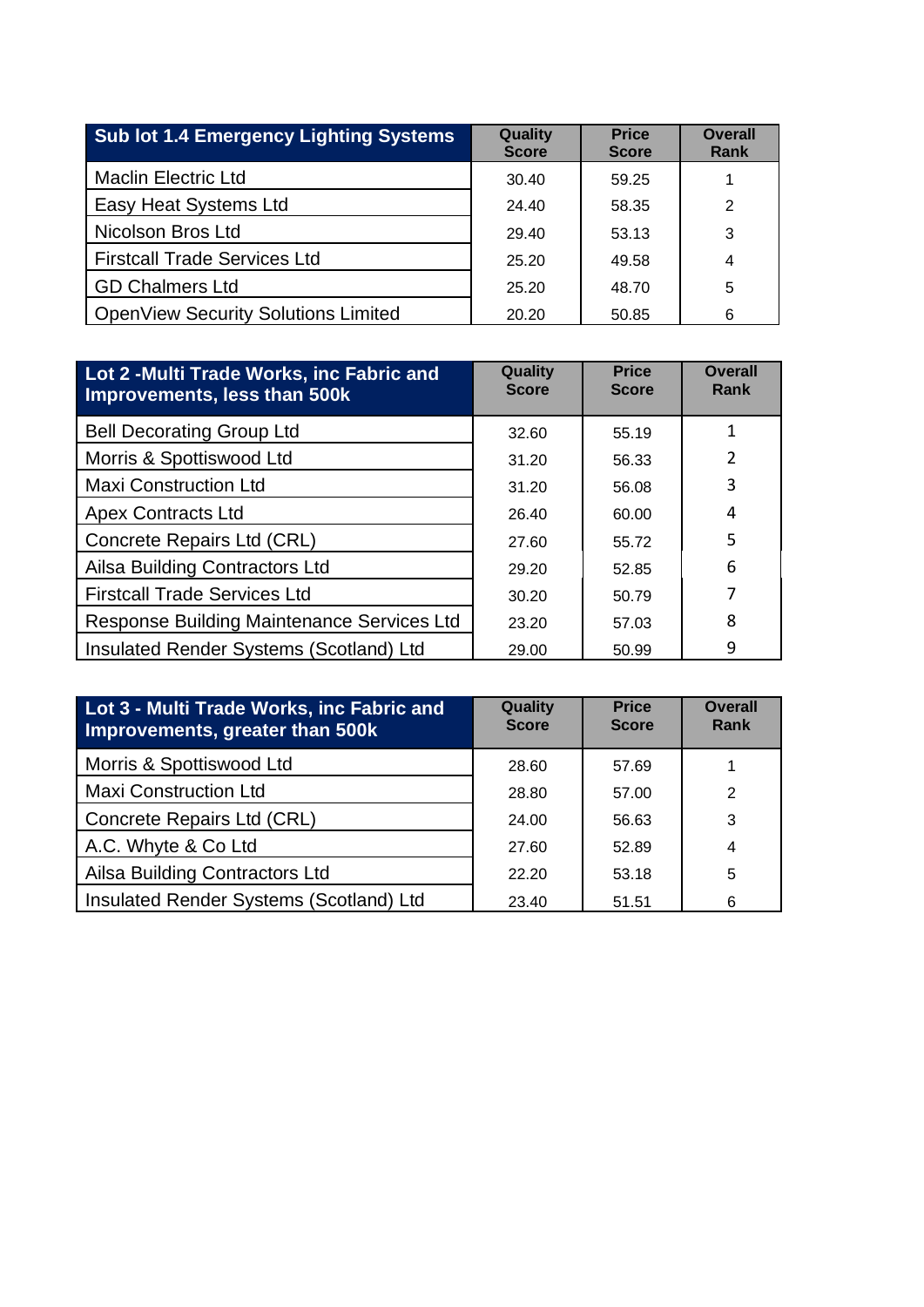| Lot 5 - Kitchen and Bathroom, Supply<br>and/or Install | Quality<br><b>Score</b> | <b>Price</b><br><b>Score</b> | <b>Overall</b><br>Rank |
|--------------------------------------------------------|-------------------------|------------------------------|------------------------|
| <b>Bell Decorating Group Ltd</b>                       | 33.20                   | 54.71                        |                        |
| <b>Firstcall Trade Services Ltd</b>                    | 30.60                   | 57.77                        | 2                      |
| Response Building Maintenance Services Ltd             | 27.80                   | 58.68                        | 3                      |
| <b>McTear Contracts Ltd</b>                            | 27.00                   | 57.92                        | 4                      |
| <b>Belac Group Ltd</b>                                 | 26.00                   | 56.12                        | 5                      |
| Mears Ltd                                              | 25.40                   | 50.22                        | 6                      |
| <b>Novus Property Solutions Ltd</b>                    | 25.00                   | 52.47                        |                        |

| Lot 6 - Lift Replacement, Refurbishment<br>and upgrading works | Quality<br><b>Score</b> | <b>Price</b><br><b>Score</b> | <b>Overall</b><br>Rank |
|----------------------------------------------------------------|-------------------------|------------------------------|------------------------|
| <b>Consult Lift Services Ltd</b>                               | 25.40                   | 59.55                        |                        |
| <b>Caltech Lifts Ltd</b>                                       | 28.00                   | 50.99                        | $\mathcal{P}$          |
| Omega Lift Services Ltd                                        | 21.40                   | 51.21                        | 3                      |

## **Lot 7 - Mechanical & Electrical Works**

| Sub Lot 1.1 Commercial Heating/Hot Water<br><b>Systems</b> | Quality<br><b>Score</b> | <b>Price</b><br><b>Score</b> | <b>Overall</b><br>Rank |
|------------------------------------------------------------|-------------------------|------------------------------|------------------------|
| TB Mackay Energy Services                                  | 30.60                   | 59.46                        |                        |
| Easy Heat Systems Ltd                                      | 29.00                   | 59.83                        |                        |
| John G McIntosh Ltd (JGM).                                 | 26.00                   | 51.07                        |                        |

| <b>Sub Lot 1.2 AOV Systems (Automatic</b> | <b>Quality</b> | <b>Price</b> | <b>Overall</b> |
|-------------------------------------------|----------------|--------------|----------------|
| <b>Opening Vent)</b>                      | <b>Score</b>   | <b>Score</b> | Rank           |
| John G McIntosh Ltd (JGM).                | 26.00          | 60.00        |                |

| <b>Sub Lot 1.3 Ventilation Systems</b> | Quality      | <b>Price</b> | <b>Overall</b> |
|----------------------------------------|--------------|--------------|----------------|
|                                        | <b>Score</b> | <b>Score</b> | Rank           |
| John G McIntosh Ltd (JGM).             | 26.00        | 60.00        |                |

| <b>Sub Lot 1.4 Fire Suppression &amp; Sprinkler</b> | <b>Quality</b> | <b>Price</b> | <b>Overall</b> |
|-----------------------------------------------------|----------------|--------------|----------------|
| <b>Systems</b>                                      | <b>Score</b>   | <b>Score</b> | Rank           |
| John G McIntosh Ltd (JGM).                          | 26.00          | 60.00        |                |

| <b>Sub Lot 1.5 Generators</b> | Quality      | <b>Price</b> | Overall |
|-------------------------------|--------------|--------------|---------|
|                               | <b>Score</b> | <b>Score</b> | Rank    |
| John G McIntosh Ltd (JGM).    | 26.00        | 60.00        |         |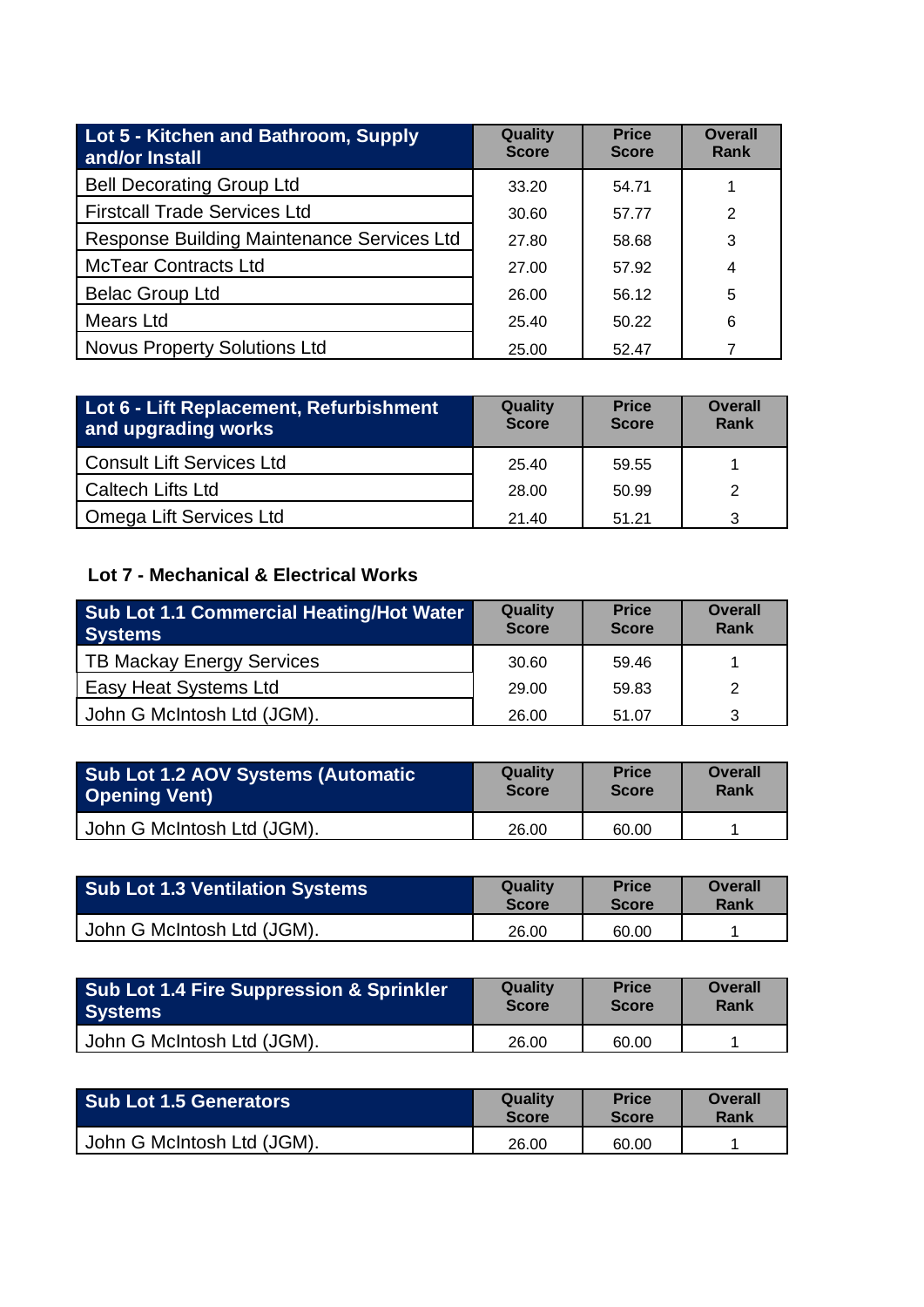| Lot 8 - Domestic Gas, Supply and/or Install | Quality<br><b>Score</b> | <b>Price</b><br><b>Score</b> | <b>Overall</b><br>Rank |
|---------------------------------------------|-------------------------|------------------------------|------------------------|
| Everwarm                                    | 32.20                   | 60.00                        |                        |
| Easy Heat Systems Ltd                       | 29.80                   | 56.97                        | 2                      |
| <b>Gas Call Services Ltd</b>                | 31.00                   | 54.83                        | 3                      |
| L&D Plumbing & Tiling Services Ltd          | 27.60                   | 54.69                        | 4                      |
| Dalex Systems Ltd                           | 26.00                   | 41.79                        | 5                      |

## **Lot 9 -Security**

| <b>Sub lot 1.1 Secure Door Entry Systems</b> | <b>Quality</b><br><b>Score</b> | <b>Price</b><br><b>Score</b> | <b>Overall</b><br>Rank |
|----------------------------------------------|--------------------------------|------------------------------|------------------------|
| <b>Openview Group</b>                        | 27.80                          | 57.94                        |                        |
| Eden Group                                   | 23.80                          | 54.28                        |                        |

| Sub lot 1.2 CCTV Systems                 | Quality<br><b>Score</b> | <b>Price</b><br><b>Score</b> | <b>Overall</b><br>Rank |
|------------------------------------------|-------------------------|------------------------------|------------------------|
| OpenView Security Solutions Limited.     | 27.80                   | 57.26                        |                        |
| Boston Networks Ltd.                     | 25.60                   | 55.54                        | 2                      |
| <b>Sub lot 1.3 - Warden Call Systems</b> | Quality<br><b>Score</b> | <b>Price</b><br><b>Score</b> | <b>Overall</b><br>Rank |
| OpenView Security Solutions Limited.     | 27.80                   | 60.00                        |                        |

| <b>Sub lot 1.4 - Communal TV/Satellite/IRS</b> | Quality      | <b>Price</b> | Overall |
|------------------------------------------------|--------------|--------------|---------|
| <b>Systems</b>                                 | <b>Score</b> | <b>Score</b> | Rank    |
| Eden Group                                     | 23.80        | 60.00        |         |

| Lot 10 - Painting & Decorating          | Quality<br><b>Score</b> | <b>Price</b><br><b>Score</b> | <b>Overall</b><br>Rank |
|-----------------------------------------|-------------------------|------------------------------|------------------------|
| <b>Trident Maintenance Services Ltd</b> | 32.80                   | 56.64                        |                        |
| Mitie Property Services (UK) Ltd        | 30.20                   | 56.68                        | 2                      |
| <b>Bell Decorating Group Ltd</b>        | 29.40                   | 57.35                        | 3                      |
| <b>Firstcall Trade Services Ltd</b>     | 29.80                   | 53.33                        | 4                      |
| <b>Novus Property Solutions Ltd</b>     | 21.60                   | 52.79                        | 5                      |

| <b>Lot 11 - Adaptation Ramp Installations</b> | <b>Quality</b><br><b>Score</b> | <b>Price</b><br><b>Score</b> | <b>Overall</b><br>Rank |
|-----------------------------------------------|--------------------------------|------------------------------|------------------------|
| <b>Maxi Construction Ltd</b>                  | 30.40                          | 54.46                        |                        |
| <b>TB Mackay Energy Services</b>              | 24.20                          | 60.00                        | 2                      |
| <b>Firstcall Trade Services Ltd</b>           | 28.80                          | 50.29                        | 3                      |
| Response Building Maintenance Services Ltd    | 21.60                          | 56.08                        |                        |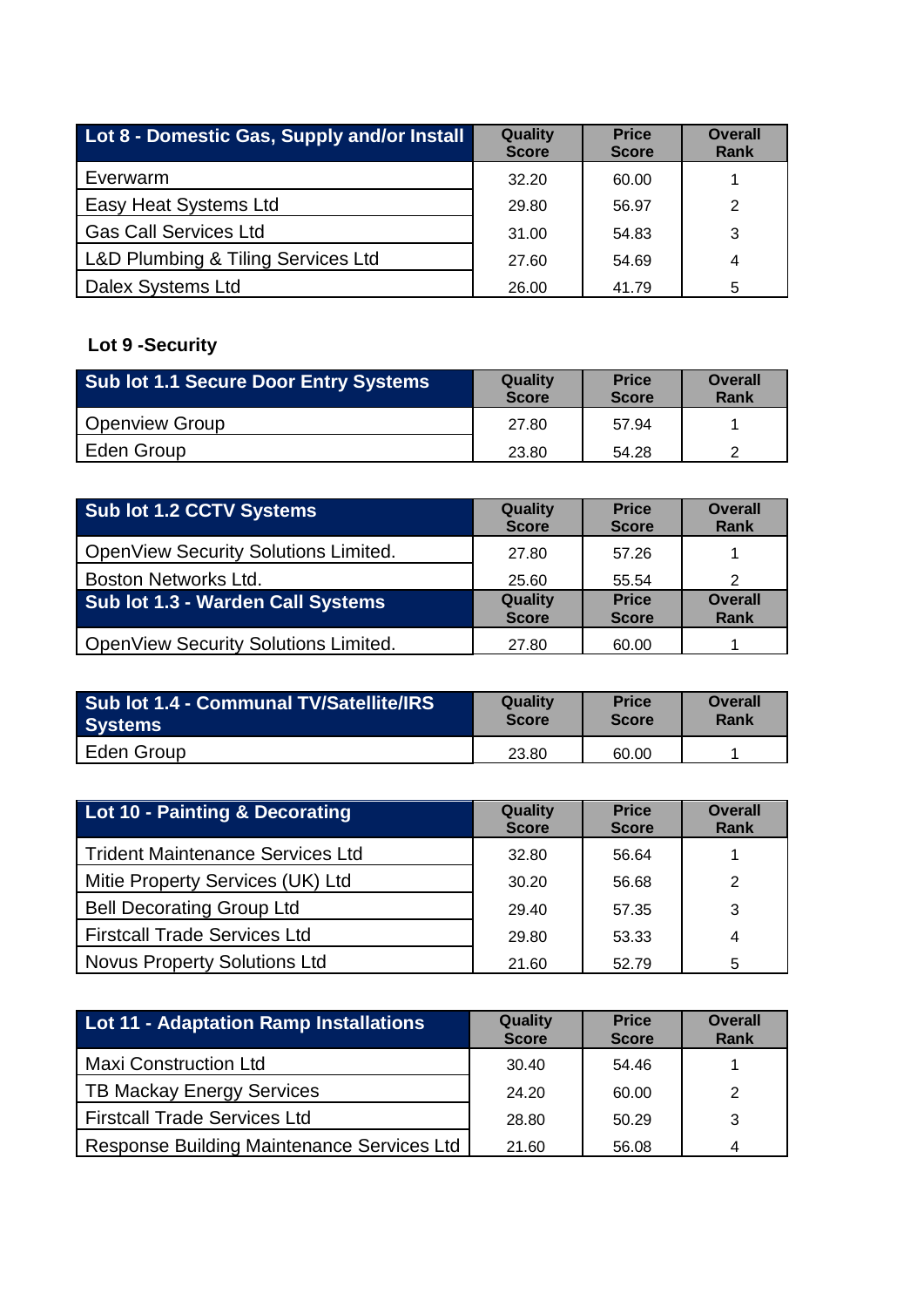| Lot 12 - Led Replacement                   | <b>Quality</b><br><b>Score</b> | <b>Price</b><br><b>Score</b> | <b>Overall</b><br>Rank |
|--------------------------------------------|--------------------------------|------------------------------|------------------------|
| <b>Firstcall Trade Services Ltd</b>        | 33.20                          | 51.36                        |                        |
| <b>Belac Group Ltd</b>                     | 24.80                          | 58.92                        | 2                      |
| Response Building Maintenance Services Ltd | 23.20                          | 57.30                        | 3                      |

| LOT 13 Demolition City Wide - less than<br>£250k | Quality<br><b>Score</b> | <b>Price</b><br><b>Score</b> | <b>Overall</b><br>Rank |
|--------------------------------------------------|-------------------------|------------------------------|------------------------|
| The Coleman Group (CNC Group Holdings            |                         |                              |                        |
| Ltd                                              | 30.00                   | 58.32                        |                        |
| Dem-Master Demolition Ltd                        | 31.40                   | 56.43                        | 2                      |
| <b>JCJ Demolition &amp; Construction Ltd</b>     | 26.80                   | 55.39                        | 3                      |
| <b>Central Demolition Ltd</b>                    | 23.00                   | 55.84                        | 4                      |
| <b>Daltons Demolitions Ltd</b>                   | 22.80                   | 55.47                        | 5                      |

| <b>LOT 14 Demolition City Wide - greater than</b><br>£250k | Quality<br><b>Score</b> | <b>Price</b><br><b>Score</b> | <b>Overall</b><br>Rank |
|------------------------------------------------------------|-------------------------|------------------------------|------------------------|
| Dem-Master Demolition Ltd                                  | 31.40                   | 56.43                        |                        |
| The Coleman Group (CNC Group Holdings                      |                         |                              |                        |
| Ltd                                                        | 30.00                   | 57.49                        | 2                      |
| <b>JCJ Demolition &amp; Construction Ltd</b>               | 26.00                   | 54.72                        | 3                      |
| <b>Central Demolition Ltd</b>                              | 23.00                   | 55.01                        | 4                      |
| <b>Daltons Demolitions Ltd</b>                             | 22.80                   | 55.03                        | 5                      |

## **Lot 15 - Energy Efficiency Installations**

| <b>Sub Lot 1.1 Internal Wall Insulation</b> | Quality<br><b>Score</b> | <b>Price</b><br><b>Score</b> | <b>Overall</b><br>Rank |
|---------------------------------------------|-------------------------|------------------------------|------------------------|
| Everwarm                                    | 33.2                    | 60.00                        |                        |
| <b>Firstcall Trade Services Ltd</b>         | 31.6                    | 49.43                        | 2                      |
| <b>Procast Building Contractors Ltd</b>     | 32.2                    | 47.92                        | 3                      |

| <b>Sub lot 1.2 - External Wall Insulation</b> | Quality<br><b>Score</b> | <b>Price</b><br><b>Score</b> | <b>Overall</b><br>Rank |
|-----------------------------------------------|-------------------------|------------------------------|------------------------|
| MP Group U K Limited                          | 28.80                   | 59.35                        |                        |
| <b>SERS Energy Solutions (Scotland) Ltd</b>   | 32.80                   | 54.75                        | 2                      |
| A.C. Whyte & Co Ltd                           | 31.40                   | 52.61                        | 3                      |
| <b>Procast Building Contractors Ltd</b>       | 32.20                   | 50.05                        | 4                      |
| Insulated Render Systems Scotland             | 28.40                   | 51.41                        | 5                      |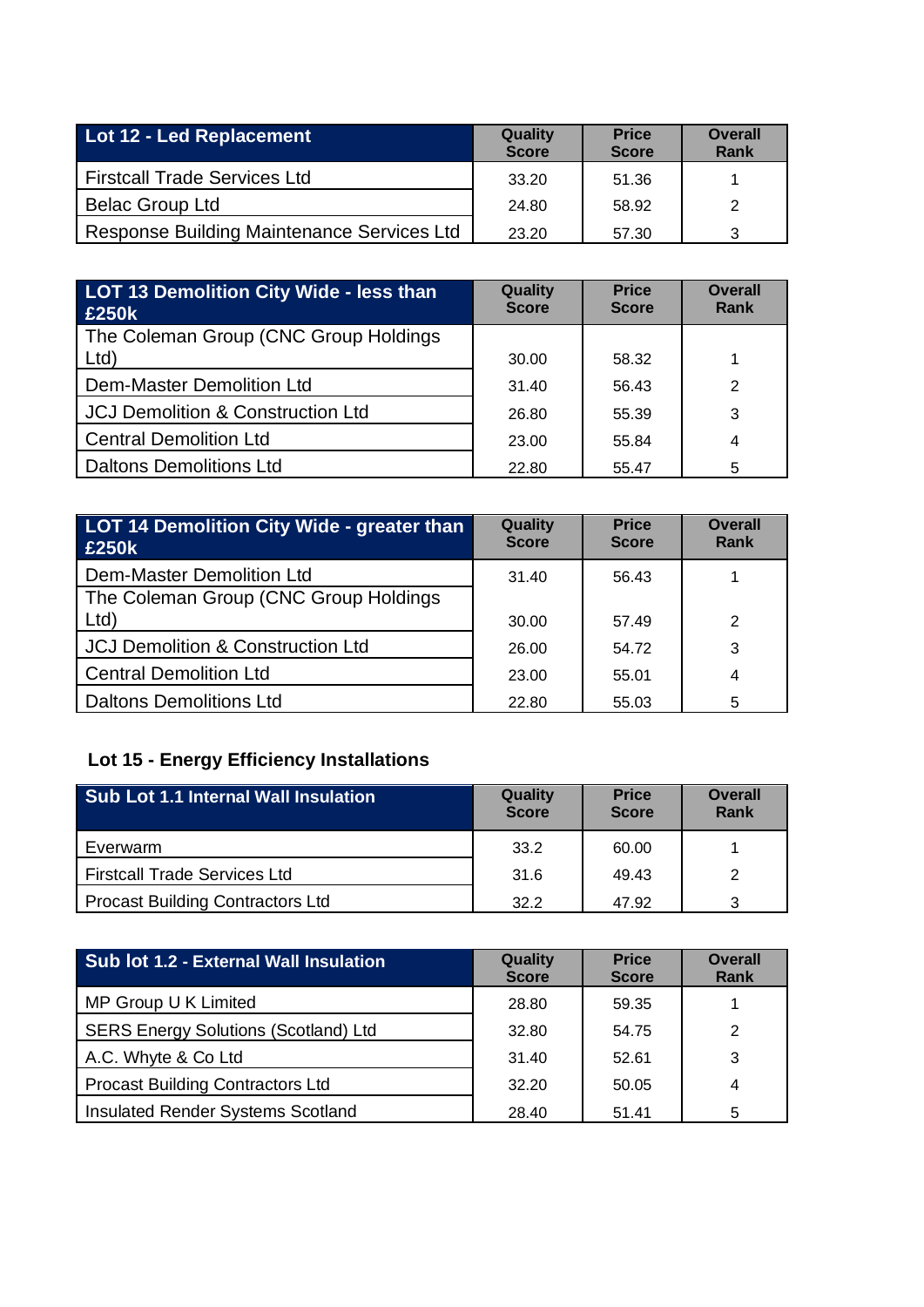| Sub lot 1.3 - Loft Insulation           | Quality<br><b>Score</b> | <b>Price</b><br><b>Score</b> | <b>Overall</b><br>Rank |
|-----------------------------------------|-------------------------|------------------------------|------------------------|
| Everwarm                                | 33.20                   | 60.00                        |                        |
| SERS Energy Solutions (Scotland) Ltd,   | 32.80                   | 52.73                        | 2                      |
| <b>Firstcall Trade Services Ltd</b>     | 31.60                   | 49.64                        | 3                      |
| <b>Procast Building Contractors Ltd</b> | 32.20                   | 48.23                        | 4                      |
| Ailsa Building Contractors Ltd          | 28.00                   | 51.13                        | 5                      |

| Sub lot 1.4 - Cavity Wall Insulation    | Quality<br><b>Score</b> | <b>Price</b><br><b>Score</b> | <b>Overall</b><br>Rank |
|-----------------------------------------|-------------------------|------------------------------|------------------------|
| Everwarm                                | 33.20                   | 60.00                        |                        |
| SERS Energy Solutions (Scotland) Ltd,   | 32.80                   | 52.61                        | 2                      |
| <b>Procast Building Contractors Ltd</b> | 32.20                   | 48.12                        | 3                      |
| Ailsa Building Contractors Ltd          | 28.00                   | 51.02                        |                        |

| Sub lot 1.5 - Sustainable Energy | Quality<br><b>Price</b><br><b>Score</b><br><b>Score</b> |       | Overall<br>Rank |
|----------------------------------|---------------------------------------------------------|-------|-----------------|
| Everwarm                         | 32.40                                                   | 60.00 |                 |

| <b>Sub lot 1.6 - Energy Performance Certification</b> | Quality<br><b>Score</b> | <b>Price</b><br><b>Score</b> | <b>Overall</b><br>Rank |
|-------------------------------------------------------|-------------------------|------------------------------|------------------------|
| Everwarm                                              | 32.40                   | 60.00                        |                        |
| <b>Firstcall Trade Services Ltd</b>                   | 31.60                   | 50.00                        |                        |
| <b>Procast Building Contractors Ltd</b>               | 32.20                   | 49.25                        | 3                      |

| <b>Lot 16 EXTERNAL WORKS NEPS</b>       | Quality<br><b>Score</b> | <b>Price</b><br><b>Score</b> | <b>Overall</b><br><b>Rank</b> |
|-----------------------------------------|-------------------------|------------------------------|-------------------------------|
| <b>P1 Solutions Ltd</b>                 | 33.60                   | 59.10                        |                               |
| <b>Glendale Grounds Maintenance Ltd</b> | 33.40                   | 57.47                        | 2                             |
| <b>Maxi Construction Ltd</b>            | 28.60                   | 55.30                        | 3                             |
| <b>MacKenzie Construction Ltd</b>       | 25.20                   | 57.68                        | 4                             |
| MacAsphalt Ltd, Hillhouse Group         | 26.60                   | 55.04                        | 5                             |
| J Sives Surfacing Ltd                   | 23.00                   | 55.42                        | 6                             |
| <b>Thomas Menzies Builders Ltd</b>      | 22.20                   | 47.19                        |                               |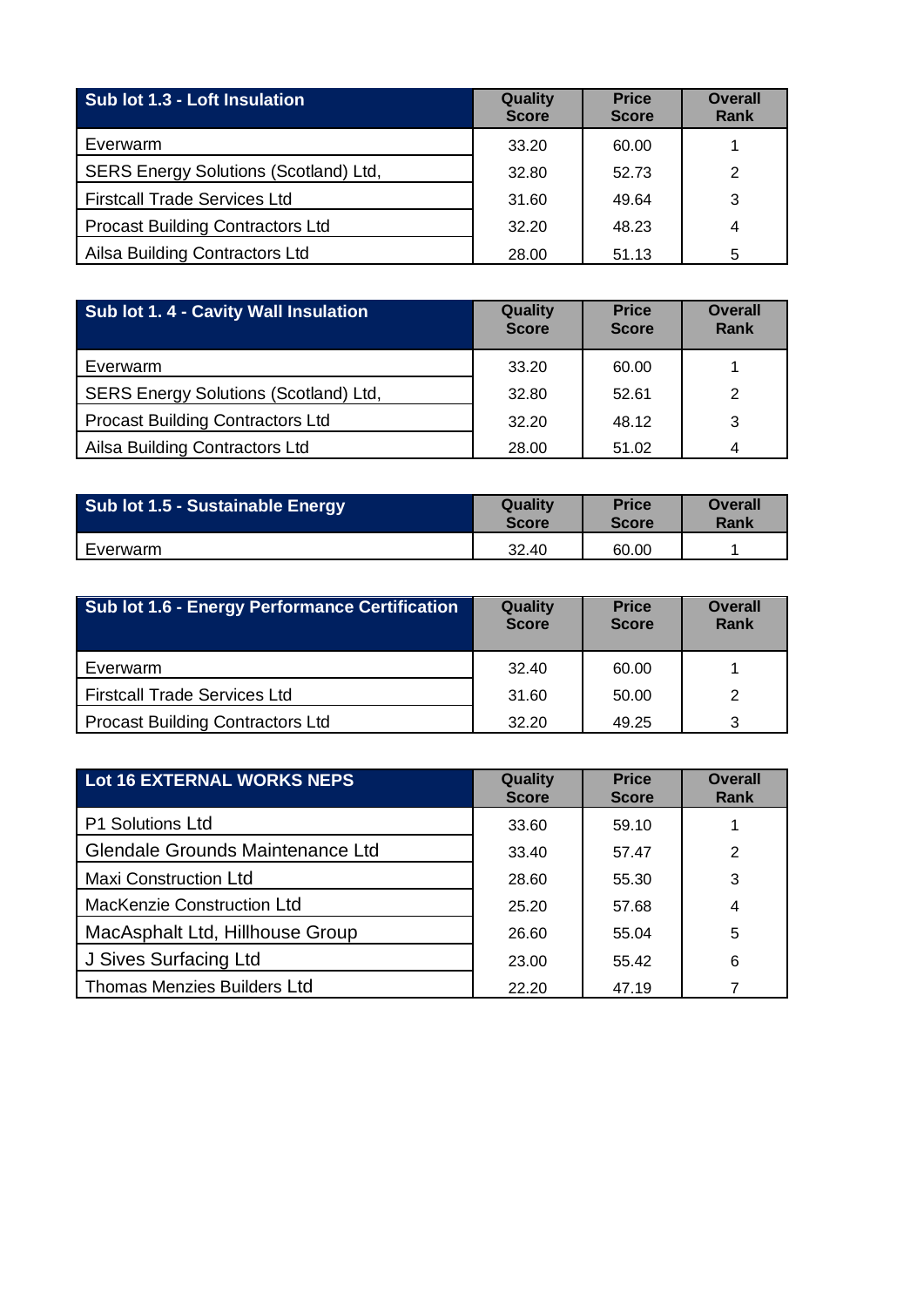## **Appendix 2 Summary of Tendering and Tender Evaluation Processes**

| Framework                                                     | Housing Property Capital Works Programme Framework 2020 to<br>2024                                                                                                                                                                                                                                                                                                                                                                                                                                                                                                                                                                                                                                                                                                                                                                                                                                                                                                                                                                                                                                                                                                                                                                                                                                                                                                                    |                                                                                                                                                                                                                                                                                                                                                                                                    |
|---------------------------------------------------------------|---------------------------------------------------------------------------------------------------------------------------------------------------------------------------------------------------------------------------------------------------------------------------------------------------------------------------------------------------------------------------------------------------------------------------------------------------------------------------------------------------------------------------------------------------------------------------------------------------------------------------------------------------------------------------------------------------------------------------------------------------------------------------------------------------------------------------------------------------------------------------------------------------------------------------------------------------------------------------------------------------------------------------------------------------------------------------------------------------------------------------------------------------------------------------------------------------------------------------------------------------------------------------------------------------------------------------------------------------------------------------------------|----------------------------------------------------------------------------------------------------------------------------------------------------------------------------------------------------------------------------------------------------------------------------------------------------------------------------------------------------------------------------------------------------|
| <b>Framework Period</b>                                       | Two years with the option to extend for two periods of up to twelve<br>months $(2 + 1 + 1)$                                                                                                                                                                                                                                                                                                                                                                                                                                                                                                                                                                                                                                                                                                                                                                                                                                                                                                                                                                                                                                                                                                                                                                                                                                                                                           |                                                                                                                                                                                                                                                                                                                                                                                                    |
| <b>Estimated Framework</b><br>Value (including<br>extensions) | Lot 1 - Electrical Works<br>Sub lot 1.1 Electrical Refit/Rewire<br>Sub lot 1.2 Electric Heating<br>Sub lot 1.3 Fire/Smoke Detection<br>Sub lot 1.4 Emergency Lighting Systems<br>Lot 2 - Multi Trade Work, less than 500k<br>Lot 3 - Multi Trade Work, greater than 500k<br>Lot 5 - Kitchen and Bathroom, Supply and/or Install<br>Lot 6 - Lift Replacement, Refurb & upgrading works<br>Lot 7 - Mechanical & Electrical Works<br>Sub lot 1.1 - Commercial Heating<br>Sub lot 1.2 - Automatic Opening Vent Systems<br>Sub lot 1.3 - Ventilation Systems<br>Sub lot 1.4 - Fire Suppression Systems<br>Sub lot 1.5 - Generators<br>Lot 8 - Domestic Gas Installations<br>£9,600,000<br>Lot 9 -Security<br>Sub lot 1.1 - Secure Door Entry Systems<br>Sub lot 1.2 - CCTV Systems<br>Sub lot 1.3 - Warden Call Systems<br>Sub lot 1.4 - Communal TV/Satellite/IRS Systems<br>Lot 10 - Painting and Decorating<br>Lot 11 - Adaptation/Ramps<br>Lot 12 - Lead Replacement<br>Lot 13 - Demolition - less than £250k<br>Lot 14 - Demolition greater than £250k<br>Lot 15 - Energy Efficiency Installations<br>Sub lot 1.1 - Internal Wall Insulation<br>Sub lot 1.2 - External Wall Insulation<br>Sub lot 1.3 - Loft Insulation<br>Sub lot 1.4 - Cavity Wall Insulation<br>Sub lot 1.5 - Sustainable Energy<br>Sub lot 1.6 - Energy Performance Certification<br>Lot 16 - NEPS External Works | £4,080,000<br>£480,000<br>£1,920,000<br>£1,920,000<br>£9,600,000<br>£25,000,000<br>£30,000,000<br>£4,800,000<br>£3,840,000<br>£1,920,000<br>£1,080,000<br>£240,000<br>£720,000<br>£5,760,000<br>£960,000<br>£240,000<br>£240,000<br>£960,000<br>£5,760,000<br>£2,400,000<br>£2,400,000<br>£3,000,000<br>£3,600,000<br>£5,200,000<br>£2,880,000<br>£1,560,000<br>£780,000<br>£60,000<br>£10,080,000 |
| <b>Procurement Route</b><br>Chosen                            | <b>Restricted Procedure using Public Contracts Scotland</b>                                                                                                                                                                                                                                                                                                                                                                                                                                                                                                                                                                                                                                                                                                                                                                                                                                                                                                                                                                                                                                                                                                                                                                                                                                                                                                                           |                                                                                                                                                                                                                                                                                                                                                                                                    |
| <b>Tenders Returned</b>                                       | Lot 1 - Electrical Works<br>Sub lot 1.1 Electrical Refit/Rewire<br>Sub lot 1.2 Electric Heating<br>Sub lot 1.3 Fire/Smoke Detection<br>Sub lot 1.4 Emergency Lighting Systems<br>Lot 2 - Multi Trade Work, less than 500k<br>Lot 3 - Multi Trade Work, greater than 500k<br>Lot 5 - Kitchen and Bathroom, Supply and/or Install<br>Lot 6 - Lift Replacement, Refurb & upgrading works<br>Lot 7 - Mechanical & Electrical Works<br>Sub lot 1.1 - Commercial Heating<br>Sub lot 1.2 - Automatic Opening Vent Systems                                                                                                                                                                                                                                                                                                                                                                                                                                                                                                                                                                                                                                                                                                                                                                                                                                                                    | 6<br>6<br>7<br>6<br>9<br>$\overline{7}$<br>8<br>3<br>3<br>1                                                                                                                                                                                                                                                                                                                                        |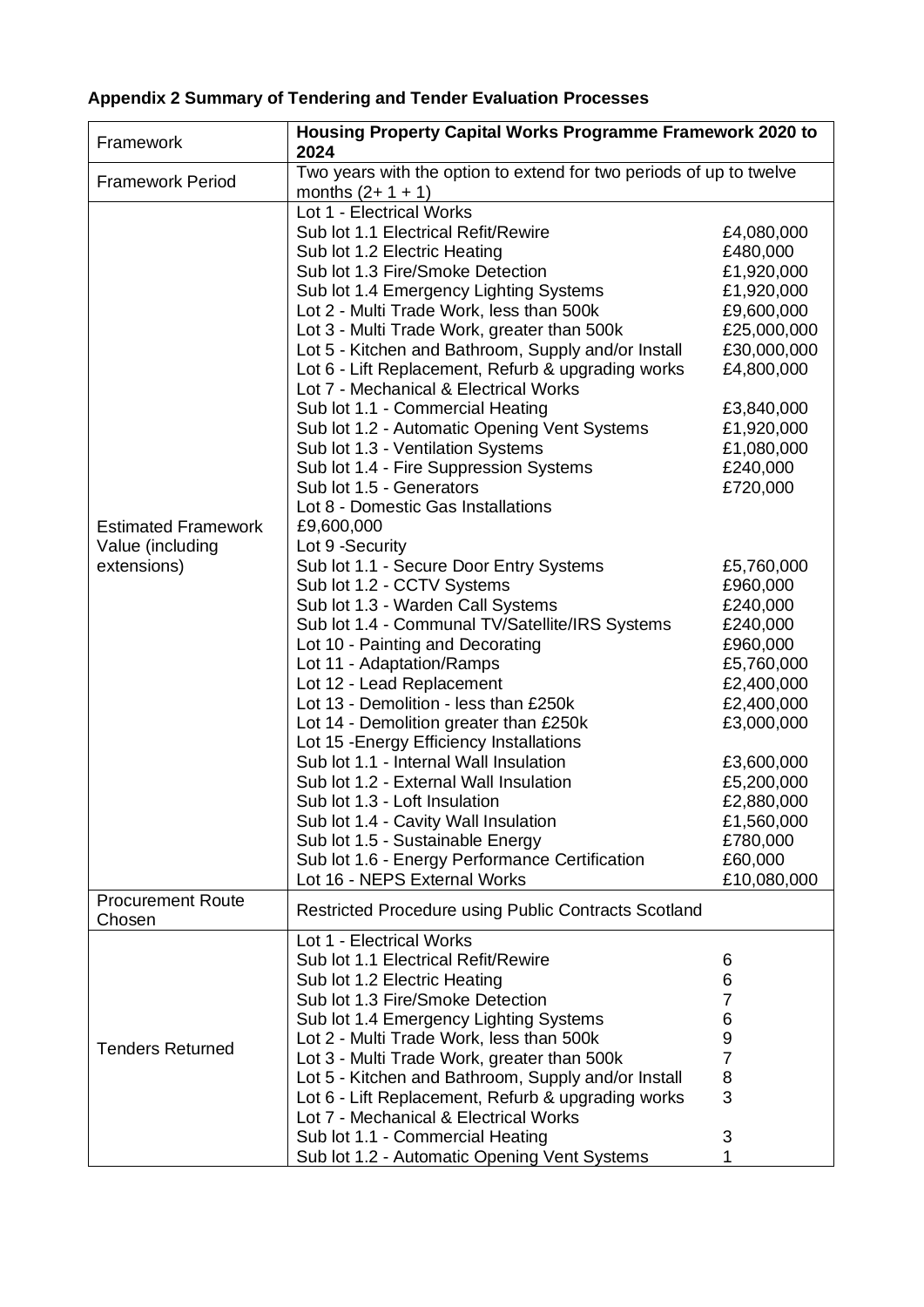|                                    | Sub lot 1.3 - Ventilation Systems                                                                                                                                                                                                                                                                                                                                                                                                                                                                                                                                                                                                                                                                                                                                                                                                                                                                                                                                                                                                                                                                                                                                                                                                                                                                                                                                                                  | 1                         |  |
|------------------------------------|----------------------------------------------------------------------------------------------------------------------------------------------------------------------------------------------------------------------------------------------------------------------------------------------------------------------------------------------------------------------------------------------------------------------------------------------------------------------------------------------------------------------------------------------------------------------------------------------------------------------------------------------------------------------------------------------------------------------------------------------------------------------------------------------------------------------------------------------------------------------------------------------------------------------------------------------------------------------------------------------------------------------------------------------------------------------------------------------------------------------------------------------------------------------------------------------------------------------------------------------------------------------------------------------------------------------------------------------------------------------------------------------------|---------------------------|--|
|                                    | Sub lot 1.4 - Fire Suppression Systems                                                                                                                                                                                                                                                                                                                                                                                                                                                                                                                                                                                                                                                                                                                                                                                                                                                                                                                                                                                                                                                                                                                                                                                                                                                                                                                                                             | 1                         |  |
|                                    | Sub lot $1.5 -$ Generators                                                                                                                                                                                                                                                                                                                                                                                                                                                                                                                                                                                                                                                                                                                                                                                                                                                                                                                                                                                                                                                                                                                                                                                                                                                                                                                                                                         | 1                         |  |
|                                    | Lot 8 - Domestic Gas Installations                                                                                                                                                                                                                                                                                                                                                                                                                                                                                                                                                                                                                                                                                                                                                                                                                                                                                                                                                                                                                                                                                                                                                                                                                                                                                                                                                                 | 8                         |  |
|                                    | Lot 9 - Security                                                                                                                                                                                                                                                                                                                                                                                                                                                                                                                                                                                                                                                                                                                                                                                                                                                                                                                                                                                                                                                                                                                                                                                                                                                                                                                                                                                   |                           |  |
|                                    | Sub lot 1.1 - Secure Door Entry Systems                                                                                                                                                                                                                                                                                                                                                                                                                                                                                                                                                                                                                                                                                                                                                                                                                                                                                                                                                                                                                                                                                                                                                                                                                                                                                                                                                            | 2                         |  |
|                                    |                                                                                                                                                                                                                                                                                                                                                                                                                                                                                                                                                                                                                                                                                                                                                                                                                                                                                                                                                                                                                                                                                                                                                                                                                                                                                                                                                                                                    | $\overline{2}$            |  |
|                                    | Sub lot 1.2 - CCTV Systems                                                                                                                                                                                                                                                                                                                                                                                                                                                                                                                                                                                                                                                                                                                                                                                                                                                                                                                                                                                                                                                                                                                                                                                                                                                                                                                                                                         |                           |  |
|                                    | Sub lot 1.3 - Warden Call Systems                                                                                                                                                                                                                                                                                                                                                                                                                                                                                                                                                                                                                                                                                                                                                                                                                                                                                                                                                                                                                                                                                                                                                                                                                                                                                                                                                                  | $\mathbf 1$               |  |
|                                    | Sub lot 1.4 - Communal TV/Satellite/IRS Systems                                                                                                                                                                                                                                                                                                                                                                                                                                                                                                                                                                                                                                                                                                                                                                                                                                                                                                                                                                                                                                                                                                                                                                                                                                                                                                                                                    | 1                         |  |
|                                    | Lot 10 - Painting and Decorating                                                                                                                                                                                                                                                                                                                                                                                                                                                                                                                                                                                                                                                                                                                                                                                                                                                                                                                                                                                                                                                                                                                                                                                                                                                                                                                                                                   | 5                         |  |
|                                    | Lot 11 - Adaptation/Ramps                                                                                                                                                                                                                                                                                                                                                                                                                                                                                                                                                                                                                                                                                                                                                                                                                                                                                                                                                                                                                                                                                                                                                                                                                                                                                                                                                                          | 4                         |  |
|                                    | Lot 12 - Led Replacement                                                                                                                                                                                                                                                                                                                                                                                                                                                                                                                                                                                                                                                                                                                                                                                                                                                                                                                                                                                                                                                                                                                                                                                                                                                                                                                                                                           | 3                         |  |
|                                    | Lot 13 - Demolition - less than £250k                                                                                                                                                                                                                                                                                                                                                                                                                                                                                                                                                                                                                                                                                                                                                                                                                                                                                                                                                                                                                                                                                                                                                                                                                                                                                                                                                              | 5                         |  |
|                                    | Lot 14 - Demolition greater than £250k                                                                                                                                                                                                                                                                                                                                                                                                                                                                                                                                                                                                                                                                                                                                                                                                                                                                                                                                                                                                                                                                                                                                                                                                                                                                                                                                                             | 5                         |  |
|                                    | Lot 15 - Energy Efficiency Installations                                                                                                                                                                                                                                                                                                                                                                                                                                                                                                                                                                                                                                                                                                                                                                                                                                                                                                                                                                                                                                                                                                                                                                                                                                                                                                                                                           |                           |  |
|                                    | Sub lot 1.1 - Internal Wall Insulation                                                                                                                                                                                                                                                                                                                                                                                                                                                                                                                                                                                                                                                                                                                                                                                                                                                                                                                                                                                                                                                                                                                                                                                                                                                                                                                                                             |                           |  |
|                                    |                                                                                                                                                                                                                                                                                                                                                                                                                                                                                                                                                                                                                                                                                                                                                                                                                                                                                                                                                                                                                                                                                                                                                                                                                                                                                                                                                                                                    | $\ensuremath{\mathsf{3}}$ |  |
|                                    | Sub lot 1.2 - External Wall Insulation                                                                                                                                                                                                                                                                                                                                                                                                                                                                                                                                                                                                                                                                                                                                                                                                                                                                                                                                                                                                                                                                                                                                                                                                                                                                                                                                                             | $\frac{5}{5}$             |  |
|                                    | Sub lot 1.3 - Loft Insulation                                                                                                                                                                                                                                                                                                                                                                                                                                                                                                                                                                                                                                                                                                                                                                                                                                                                                                                                                                                                                                                                                                                                                                                                                                                                                                                                                                      |                           |  |
|                                    | Sub lot 1.4 - Cavity Wall Insulation                                                                                                                                                                                                                                                                                                                                                                                                                                                                                                                                                                                                                                                                                                                                                                                                                                                                                                                                                                                                                                                                                                                                                                                                                                                                                                                                                               | 4                         |  |
|                                    | Sub lot 1.5 - Sustainable Energy                                                                                                                                                                                                                                                                                                                                                                                                                                                                                                                                                                                                                                                                                                                                                                                                                                                                                                                                                                                                                                                                                                                                                                                                                                                                                                                                                                   | 1                         |  |
|                                    | Sub lot 1.6 - Energy Performance Certification                                                                                                                                                                                                                                                                                                                                                                                                                                                                                                                                                                                                                                                                                                                                                                                                                                                                                                                                                                                                                                                                                                                                                                                                                                                                                                                                                     | $\ensuremath{\mathsf{3}}$ |  |
|                                    | Lot 16 - NEPS External Works                                                                                                                                                                                                                                                                                                                                                                                                                                                                                                                                                                                                                                                                                                                                                                                                                                                                                                                                                                                                                                                                                                                                                                                                                                                                                                                                                                       | $\overline{7}$            |  |
|                                    |                                                                                                                                                                                                                                                                                                                                                                                                                                                                                                                                                                                                                                                                                                                                                                                                                                                                                                                                                                                                                                                                                                                                                                                                                                                                                                                                                                                                    |                           |  |
| Name of<br>Recommended<br>Provider | Heat Systems Ltd, Belac Group Limited, Firstcall Trade Services Ltd<br>and GD Chalmers Ltd, TB Mackay Energy Services and OpenView<br>Security Solutions Limited.<br>Lot 2 Multi Trade Works including: fabric repairs & improvements,<br>Works - Bell Decorating Group Ltd, Morris & Spottiswood Ltd, Maxi<br>Construction Ltd, Apex Contracts Ltd, Concrete Repairs Ltd (CRL),<br>Ailsa Building Contractors Ltd, Firstcall Trade Services Ltd, Response<br>Building Maintenance Services (Scotland) Ltd and Insulated Render<br>Systems (Scotland) Ltd.<br>Lot 3 Multi Trade Works including: fabric repairs & improvements,<br>greater than £500,000 - Morris & Spottiswood Ltd, Maxi Construction<br>Ltd, Concrete Repairs Ltd (CRL), A.C. Whyte & Co Ltd, Ailsa Building<br>Contractors Ltd and Insulated Render Systems (Scotland)Ltd<br>Lot 5 Kitchen and Bathroom, supply and/or install - Bell Decorating<br>Group Ltd, Firstcall Trade Service Ltd, Response Building<br>Maintenance Services (Scotland) Ltd, McTear Contracts Ltd, Belac<br>Group Ltd, Mears Limited and Novus Property Solutions Ltd.<br>Lot 6 Lift Replacement, refurbishment and upgrading works - Consult<br>Lift Services Ltd, Caltech Lifts Ltd and Omega Lift Services Ltd.<br>Lot 7 Mechanical & Electrical Works with sub lots - TB Mackay<br>Energy Services, Easy Heat Systems Ltd and John G McIntosh Ltd. |                           |  |
|                                    | Lot 8 Domestic Gas Installations, supply and/or install - Everwarm,<br>Easy Heat Systems Ltd, Gas Call Services Ltd, L & D Plumbing &<br>Tiling Services Ltd and Dalex Systems Ltd                                                                                                                                                                                                                                                                                                                                                                                                                                                                                                                                                                                                                                                                                                                                                                                                                                                                                                                                                                                                                                                                                                                                                                                                                 |                           |  |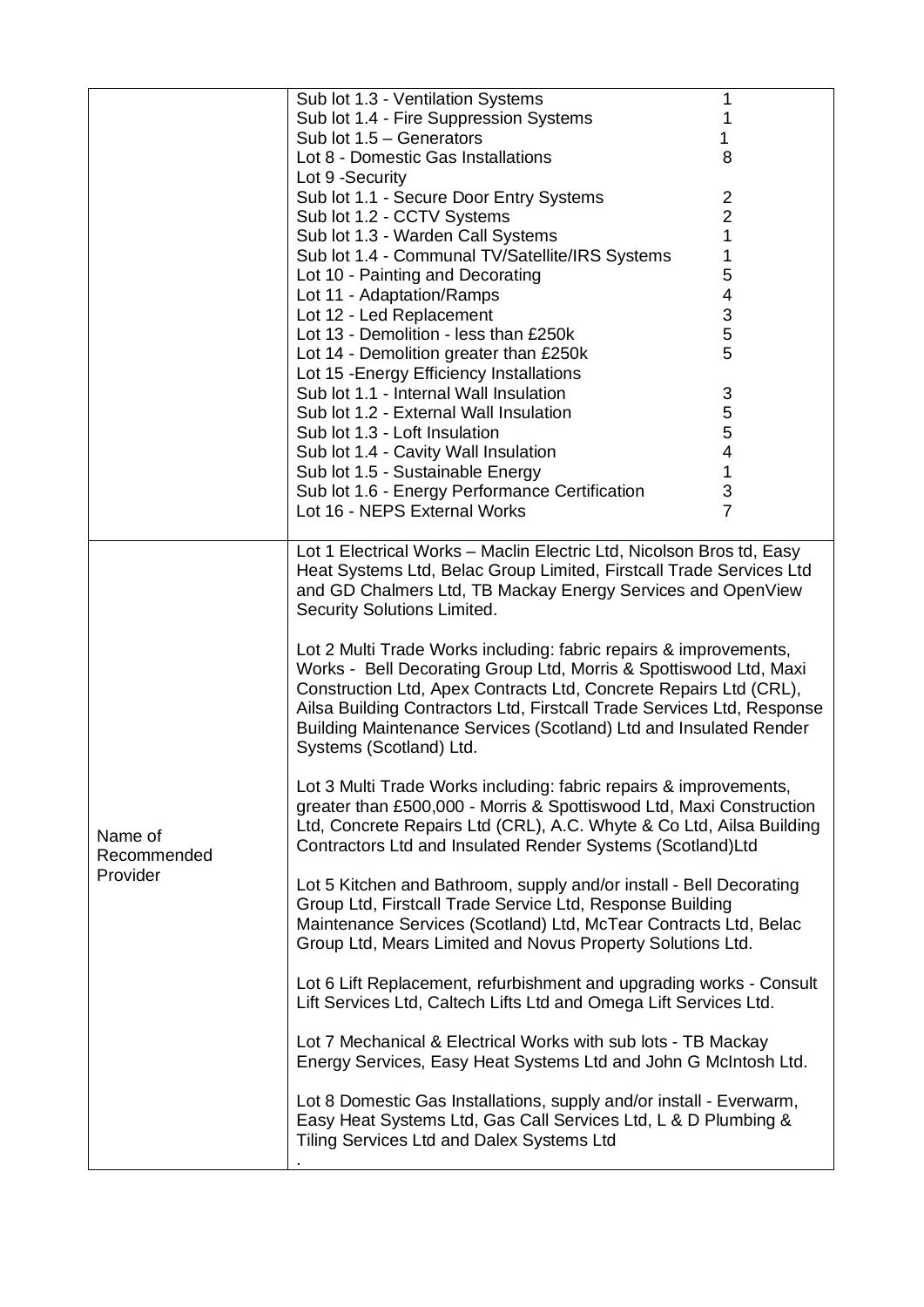|                              | Lot 9 Security - Door & Alarm Systems, installations & and upgrading<br>works - OpenView Security Solutions Limited, Eden Group and<br>Boston Networks Ltd.                                                                                                                                                                                                                  |           |     |  |
|------------------------------|------------------------------------------------------------------------------------------------------------------------------------------------------------------------------------------------------------------------------------------------------------------------------------------------------------------------------------------------------------------------------|-----------|-----|--|
|                              | Lot 10 Painting & Decorating - Trident Maintenance Services Ltd, Mitie<br>Property Services (UK) Ltd, Bell Decorating Group Ltd, Firstcall Trade<br>Service Ltd and Novus Property Solutions Ltd.                                                                                                                                                                            |           |     |  |
|                              | Lot 11 Adaptations - supply and install permanent and temporary -<br>Maxi Construction Ltd, TB Mackay Energy Services, Firstcall Trade<br>Services Ltd and Response Building Maintenance Services<br>(Scotland) Ltd.                                                                                                                                                         |           |     |  |
|                              | Lot 12 Lead Replacement Works - Belac Group Limited, Firstcall<br>Trade Services Ltd and Response Building Maintenance Services<br>(Scotland) Ltd.<br>Lot 13 Demolition City Wide - less than £250k - The Coleman Group<br>(CNC Group Holdings Ltd), Dem-Master Demolition Ltd, JCJ<br>Demolition & Construction Ltd, Central Demolition Ltd and Daltons<br>Demolitions Ltd. |           |     |  |
|                              | Lot 14 Demolition City Wide - more than £250k - Dem-Master<br>Demolition Ltd, The Coleman Group (CNC Group Holdings Ltd), JCJ<br>Demolition & Construction Ltd, Central Demolition Ltd and Daltons<br>Demolitions Ltd.                                                                                                                                                       |           |     |  |
|                              | Lot 15 Energy Efficiency Installations with sub lots - MP Group U K<br>Limited, SERS Energy Solutions (Scotland) Ltd, A.C. Whyte & Co Ltd,<br>Procast Building Contractors Ltd, Insulated Render Systems<br>(Scotland) Ltd, Everwarm, Firstcall Trade Services Ltd and Ailsa<br><b>Building Contractors Ltd.</b>                                                             |           |     |  |
|                              | Lot 16 External Works, (NEPs) - P1 Solutions Ltd, Glendale Grounds<br>Maintenance Ltd, Maxi Construction Ltd, MacKenzie Construction Ltd,<br>MacAsphalt Ltd, Hillhouse Group, J Sives Surfacing Ltd and Thomas<br>Menzies Ltd.                                                                                                                                               |           |     |  |
| <b>Price / Quality Split</b> | 40 % Quality                                                                                                                                                                                                                                                                                                                                                                 | 60 % Cost |     |  |
|                              | The emphasis on Quality was to reflect the need for a high level of<br>service for end users.<br>Quality was evaluated as below for each Lot;                                                                                                                                                                                                                                |           |     |  |
|                              | CONTRACT IMPLEMENTATION/DELIVERY<br>20%                                                                                                                                                                                                                                                                                                                                      |           |     |  |
|                              | <b>CONTRACT MANAGEMENT</b>                                                                                                                                                                                                                                                                                                                                                   |           | 20% |  |
|                              | <b>TENANT/PUBLIC LIASON OFFICER</b>                                                                                                                                                                                                                                                                                                                                          |           | 15% |  |
| <b>HEALTH AND SAFETY</b>     |                                                                                                                                                                                                                                                                                                                                                                              |           | 15% |  |
|                              | THE ENVIRONMENT<br>10%                                                                                                                                                                                                                                                                                                                                                       |           |     |  |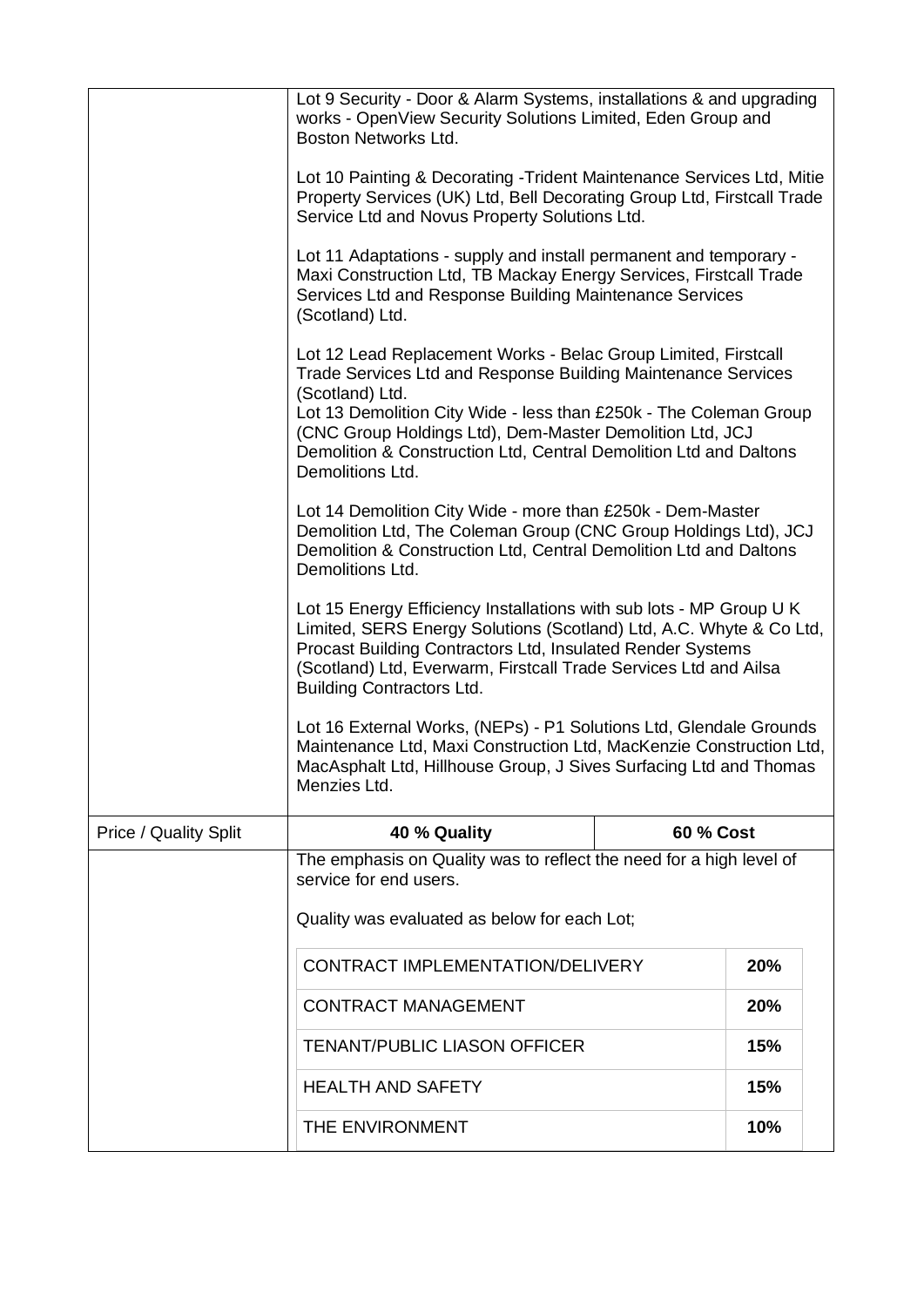|                        | <b>FAIR WORK PRACTICES</b>                                       | 10% |
|------------------------|------------------------------------------------------------------|-----|
|                        | <b>COMMUNITY BENEFITS</b>                                        | 10% |
|                        |                                                                  |     |
|                        |                                                                  |     |
|                        |                                                                  |     |
|                        |                                                                  |     |
|                        |                                                                  |     |
| <b>Evaluation Team</b> | Tenders were evaluated by Council Officers from Housing Property |     |